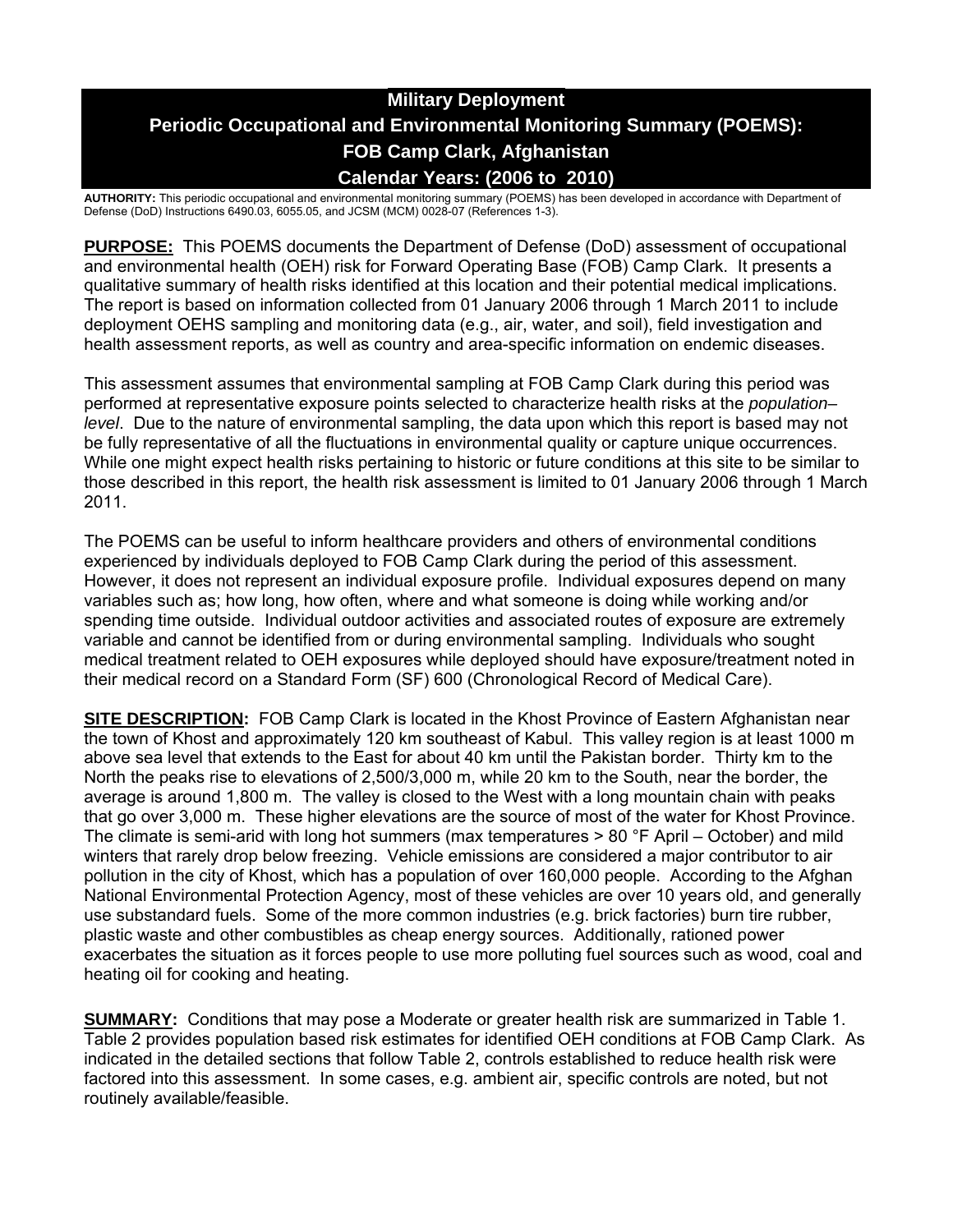## **Table 1: Summary of Occupational and Environmental Conditions with MODERATE or Greater Health Risk**

#### *Short-term health risks & medical implications:*

The following hazards may be associated with potential health effects in some personnel during deployment at FOB Camp Clark:

Food/waterborne diseases (e.g., bacterial diarrhea, Hepatitis A, Typhoid fever, Brucellosis, diarrhea-cholera, diarrheaprotozoal, Hepatitis E); other endemic diseases (cutaneous leishmaniasis, Crimean-Congo hemorrhagic fever, Sandfly fever, Typhus-miteborne, Tuberculosis (TB), Leptospirosis, Rabies, Anthrax, Q fever), venomous insects and animals, and heat stress. For food/waterborne diseases (e.g., bacterial diarrhea, hepatitis A, Typhoid fever, Brucellosis, diarrheacholera, diarrhea-protozoal, Hepatitis E), if ingesting food and water off post, the health effects can temporarily incapacitate personnel (diarrhea) or result in prolonged illness (Hepatitis A, Typhoid fever, Hepatitis E, and Brucellosis). Risks from food/waterborne diseases and heat stress may have been reduced with preventive medicine controls and mitigation, which includes Hepatitis A and Typhoid fever vaccinations, and only drinking from approved water sources in accordance with standing CENTCOM policy. For other vector-borne endemic diseases (cutaneous leishmaniasis, Crimean-Congo hemorrhagic fever, Sandfly fever, Typhus-miteborne), these diseases may constitute a significant risk due to exposure to biting vectors. For respiratory diseases (Tuberculosis (TB)), personnel in close-quarter conditions could have been at risk for person-to-person spread. For water contact diseases (Leptospirosis), activities involving extensive contact with surface water increase risk. Animal contact diseases (Rabies, Anthrax, Q fever), pose year-round risk. For venomous insects and animals, if encountered, effects of venom vary with species from mild localized swelling to potentially lethal effects. For heat stress, risk can be greater for susceptible persons including those older than 45, of low fitness level, unacclimatized personnel, or individuals with underlying medical conditions. Risks from heat stress may have been reduced with preventive medicine controls and mitigation.

Though the ambient air was not specifically sampled, the area is a dusty desert environment. For inhalational exposure to high levels of dust and particulate matter, exposures may result in mild to more serious short-term health effects (e.g., eye, nose or throat and lung irritation) in some personnel while at this site, and certain subgroups of the deployed forces (e.g., those with pre-existing asthma/cardio pulmonary conditions) are at greatest risk of developing notable health effects. Although most effects from exposure to dust and particulate matter should have resolved post-deployment, providers should be prepared to consider the relationship between deployment exposures and current complaints. Some individuals may have sought treatment for acute respiratory irritation during their time at FOB Camp Clark. Personnel who reported with symptoms or required treatment while at this site should have exposure/treatment noted in medical record on a Standard Form (SF) 600 (Chronological Record of Medical Care).

#### *Long-term health risks & medical implications:*

The following hazards may be associated with potential chronic health effects in some personnel during deployment at FOB Camp Clark:

Though the ambient air was not specifically sampled, the area is a dusty desert environment. For inhalational exposure to high levels of dust and particulate matter, it is considered possible that some otherwise healthy personnel who were exposed for a long-term period to dust and particulate matter could develop certain health conditions (e.g., reduced lung function, cardiopulmonary disease). Personnel with a history of asthma or cardiopulmonary disease could potentially be more likely to develop such chronic health conditions. While the dust and particulate matter exposures are acknowledged, at this time there are no specific recommended, post-deployment medical surveillance evaluations or treatments. Providers should still consider overall individual health status (e.g., any underlying conditions/susceptibilities) and any potential unique individual exposures (such as occupational or specific personal dosimeter data) when assessing individual concerns. Certain individuals may need to be followed/evaluated for specific occupational exposures/injuries (e.g., annual audiograms as part of the medical surveillance for those enrolled in the Hearing Conservation Program; and personnel covered by Respiratory Protection Program and/or Hazardous Waste/Emergency Responders Medical Surveillance).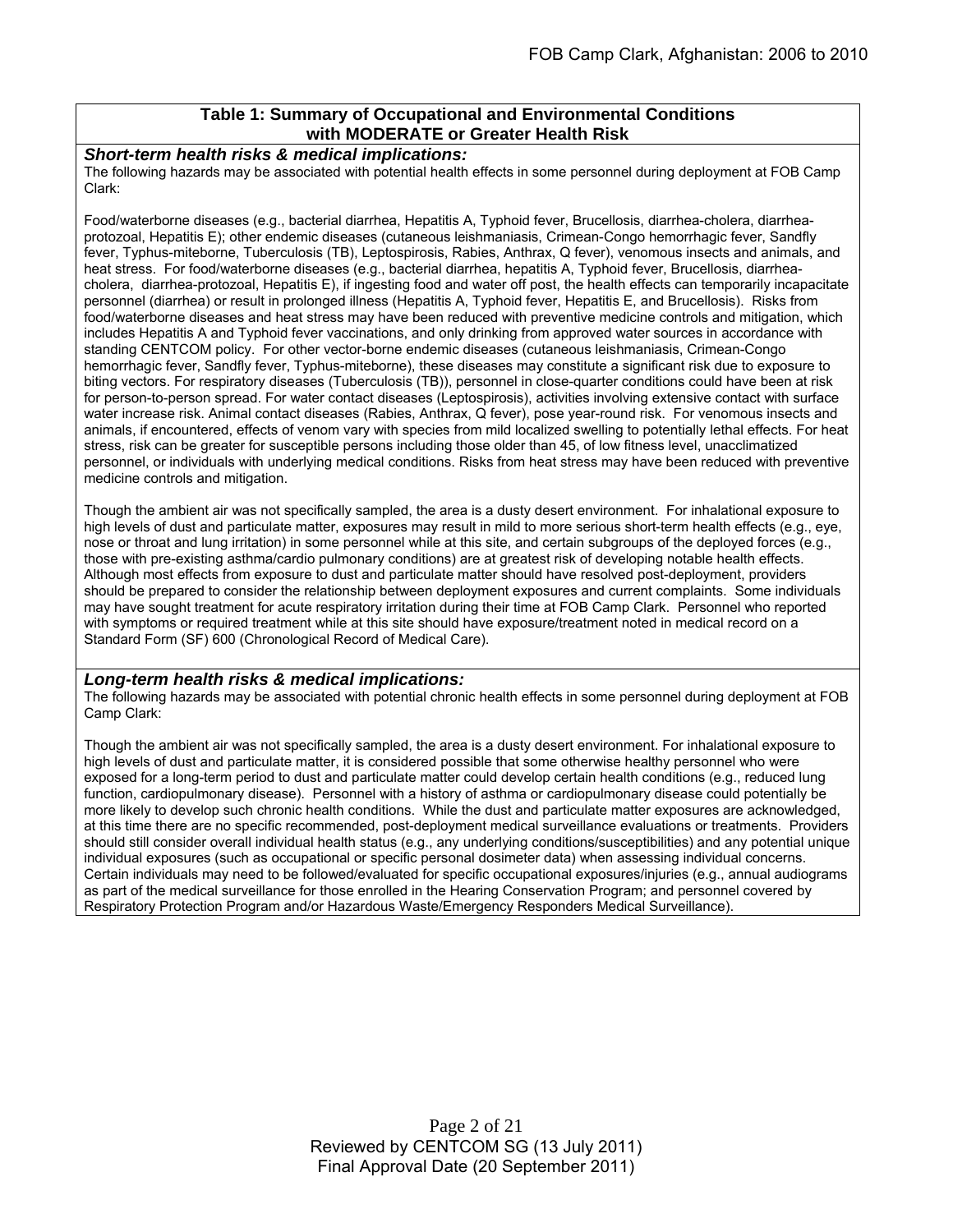| Source of<br><b>Identified Health</b><br>Risk <sup>3</sup>                        | Unmitigated Health Risk Estimate <sup>4</sup>                                                                                                                                                                                                                                                                                                                                                                                                                                                                                                                                                                                                                                                                                                                                                                                                                                                                                                                                                                                                                                                                                                                                      | <b>Control Measures</b><br>Implemented                                                                                                                 | Residual Health Risk Estimate <sup>4</sup>                                                                                                                                                                                                                                                                                                                                                                                                                                                                                                                                                                                                                                                                                                                                                                                                                                                                                                                                                                                                                                                                                                                             |
|-----------------------------------------------------------------------------------|------------------------------------------------------------------------------------------------------------------------------------------------------------------------------------------------------------------------------------------------------------------------------------------------------------------------------------------------------------------------------------------------------------------------------------------------------------------------------------------------------------------------------------------------------------------------------------------------------------------------------------------------------------------------------------------------------------------------------------------------------------------------------------------------------------------------------------------------------------------------------------------------------------------------------------------------------------------------------------------------------------------------------------------------------------------------------------------------------------------------------------------------------------------------------------|--------------------------------------------------------------------------------------------------------------------------------------------------------|------------------------------------------------------------------------------------------------------------------------------------------------------------------------------------------------------------------------------------------------------------------------------------------------------------------------------------------------------------------------------------------------------------------------------------------------------------------------------------------------------------------------------------------------------------------------------------------------------------------------------------------------------------------------------------------------------------------------------------------------------------------------------------------------------------------------------------------------------------------------------------------------------------------------------------------------------------------------------------------------------------------------------------------------------------------------------------------------------------------------------------------------------------------------|
| <b>AIR</b>                                                                        |                                                                                                                                                                                                                                                                                                                                                                                                                                                                                                                                                                                                                                                                                                                                                                                                                                                                                                                                                                                                                                                                                                                                                                                    |                                                                                                                                                        |                                                                                                                                                                                                                                                                                                                                                                                                                                                                                                                                                                                                                                                                                                                                                                                                                                                                                                                                                                                                                                                                                                                                                                        |
| Particulate<br>matter less than<br>10 micrometers<br>in diameter<br>$(PM_{10})$   | Short-term: Though the ambient air<br>was not specifically sampled, the area<br>is a dusty desert environment. For<br>inhalational exposure to high levels of<br>dust and particulate matter, exposures<br>may result in mild to more serious<br>short-term health effects (e.g., eye,<br>nose or throat and lung irritation) in<br>some personnel while at this site, and<br>certain subgroups of the deployed<br>forces (e.g., those with pre-existing<br>asthma/cardio pulmonary conditions)<br>are at greatest risk of developing<br>notable health effects.                                                                                                                                                                                                                                                                                                                                                                                                                                                                                                                                                                                                                   | Limiting strenuous<br>physical activities when air<br>quality is especially poor;<br>and actions such as<br>closing tent flaps,<br>windows, and doors. | Short-term: Though the ambient air<br>was not specifically sampled, the area<br>is a dusty desert environment. For<br>inhalational exposure to high levels of<br>dust and particulate matter, exposures<br>may result in mild to more serious<br>short-term health effects (e.g., eye,<br>nose or throat and lung irritation) in<br>some personnel while at this site, and<br>certain subgroups of the deployed<br>forces (e.g., those with pre-existing<br>asthma/cardio pulmonary conditions)<br>are at greatest risk of developing<br>notable health effects.                                                                                                                                                                                                                                                                                                                                                                                                                                                                                                                                                                                                       |
|                                                                                   | Long-term: No health guidelines                                                                                                                                                                                                                                                                                                                                                                                                                                                                                                                                                                                                                                                                                                                                                                                                                                                                                                                                                                                                                                                                                                                                                    |                                                                                                                                                        | Long-term: No health guidelines                                                                                                                                                                                                                                                                                                                                                                                                                                                                                                                                                                                                                                                                                                                                                                                                                                                                                                                                                                                                                                                                                                                                        |
| Particulate<br>matter less than<br>2.5 micrometers<br>in diameter<br>$(PM_{2.5})$ | Short-term: Though the ambient air<br>was not specifically sampled, the area<br>is a dusty desert environment. For<br>inhalational exposure to high levels of<br>dust and particulate matter, exposures<br>may result in mild to more serious<br>short-term health effects (e.g., eye,<br>nose or throat and lung irritation) in<br>some personnel while at this site, and<br>certain subgroups of the deployed<br>forces (e.g., those with pre-existing<br>asthma/cardio pulmonary conditions)<br>are at greatest risk of developing<br>notable health effects.<br>Long-term: Though the ambient air<br>was not specifically sampled, the area<br>is a dusty desert environment. For<br>inhalational exposure to high levels of<br>dust and particulate matter, it is<br>considered possible that some<br>otherwise healthy personnel who were<br>exposed for a long-term period to dust<br>and particulate matter could develop<br>certain health conditions (e.g., reduced<br>lung function, cardiopulmonary<br>disease). Personnel with a history of<br>asthma or cardiopulmonary disease<br>could potentially be more likely to<br>develop such chronic health<br>conditions. | Limiting strenuous<br>physical activities when air<br>quality is especially poor;<br>and actions such as<br>closing tent flaps,<br>windows, and doors. | Though the ambient air was not<br>specifically sampled, the area is a<br>dusty desert environment. For<br>inhalational exposure to high levels of<br>dust and particulate matter, exposures<br>may result in mild to more serious<br>short-term health effects (e.g., eye,<br>nose or throat and lung irritation) in<br>some personnel while at this site, and<br>certain subgroups of the deployed<br>forces (e.g., those with pre-existing<br>asthma/cardio pulmonary conditions)<br>are at greatest risk of developing<br>notable health effects.<br>Long-term: Though the ambient air<br>was not specifically sampled, the area<br>is a dusty desert environment. For<br>inhalational exposure to high levels of<br>dust and particulate matter, it is<br>considered possible that some<br>otherwise healthy personnel who were<br>exposed for a long-term period to dust<br>and particulate matter could develop<br>certain health conditions (e.g., reduced<br>lung function, cardiopulmonary<br>disease). Personnel with a history of<br>asthma or cardiopulmonary disease<br>could potentially be more likely to<br>develop such chronic health<br>conditions. |
| <b>ENDEMIC</b><br><b>DISEASE</b>                                                  |                                                                                                                                                                                                                                                                                                                                                                                                                                                                                                                                                                                                                                                                                                                                                                                                                                                                                                                                                                                                                                                                                                                                                                                    |                                                                                                                                                        |                                                                                                                                                                                                                                                                                                                                                                                                                                                                                                                                                                                                                                                                                                                                                                                                                                                                                                                                                                                                                                                                                                                                                                        |
| Food<br>borne/Waterborne<br>(e.g., diarrhea-<br>bacteriological)                  | Short-term: Variable; High (bacterial<br>diarrhea, hepatitis A, typhoid fever) to<br>Moderate (diarrhea-cholera, diarrhea-<br>protozoal, brucellosis, hepatitis E) if<br>ingesting local food/water, the health<br>effects can temporarily incapacitate<br>personnel (diarrhea) or result in<br>prolonged illness (hepatitis A, Typhoid<br>fever, hepatitis E, brucellosis).                                                                                                                                                                                                                                                                                                                                                                                                                                                                                                                                                                                                                                                                                                                                                                                                       | Preventive measures<br>include Hepatitis A and<br>Typhoid fever vaccination<br>and consumption of food<br>and water only from<br>approved sources.     | Short-term: Low to none                                                                                                                                                                                                                                                                                                                                                                                                                                                                                                                                                                                                                                                                                                                                                                                                                                                                                                                                                                                                                                                                                                                                                |

| Table 2. Population-Based Health Risk Estimates – FOB Camp Clark $^{1,\,2}$ |  |  |  |
|-----------------------------------------------------------------------------|--|--|--|
|-----------------------------------------------------------------------------|--|--|--|

Page 3 of 21 Reviewed by CENTCOM SG (13 July 2011) Final Approval Date (20 September 2011)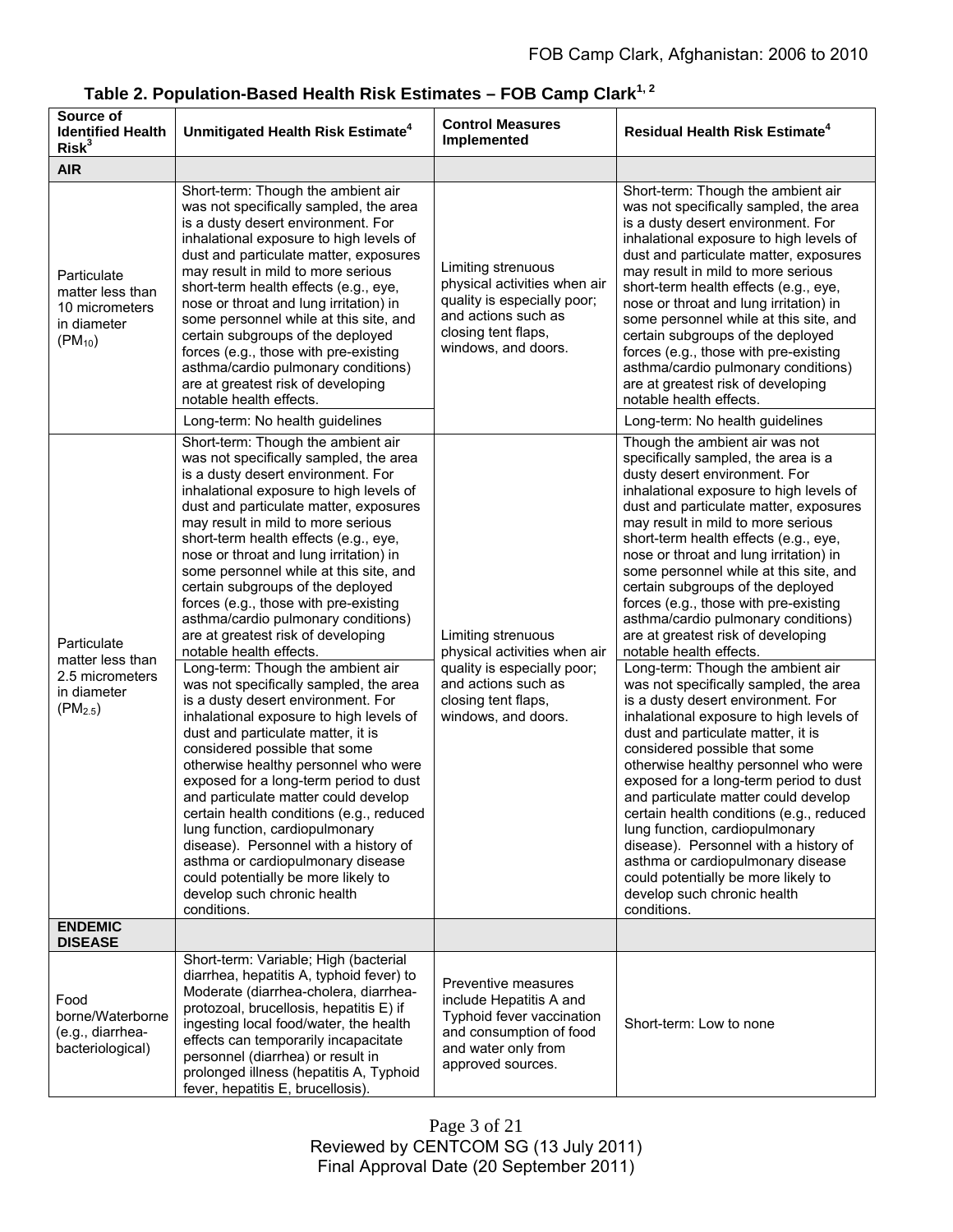|                                                     | Long-term: none identified                                                                                                                                                                                            |                                                                                                                                                                                                                                                                                                                                                                                           | Long-term: No data available                                                                                                                                                                    |
|-----------------------------------------------------|-----------------------------------------------------------------------------------------------------------------------------------------------------------------------------------------------------------------------|-------------------------------------------------------------------------------------------------------------------------------------------------------------------------------------------------------------------------------------------------------------------------------------------------------------------------------------------------------------------------------------------|-------------------------------------------------------------------------------------------------------------------------------------------------------------------------------------------------|
| Arthropod Vector<br><b>Borne</b>                    | Short-term: Variable; High for malaria,<br>Moderate for leishmaniasis -<br>cutaneous (acute), Crimean-Congo<br>hemorrhagic fever, sandfly fever,<br>typhus-miteborne; and Low for, the<br>plague and West Nile fever. | Preventive measures<br>include proper wear of<br>treated uniform,<br>application of repellent to<br>exposed skin, bed net<br>use, minimizing areas of                                                                                                                                                                                                                                     | Short-term: Low                                                                                                                                                                                 |
|                                                     | Long-term: Low for Leishmaniasis-<br>visceral infection.                                                                                                                                                              | standing water and<br>appropriate<br>chemoprophylaxis.                                                                                                                                                                                                                                                                                                                                    | Long-term: No data available                                                                                                                                                                    |
| <b>Water-Contact</b>                                | Short-term: Moderate for leptospirosis                                                                                                                                                                                | Recreational swimming in<br>surface waters not likely in                                                                                                                                                                                                                                                                                                                                  | Short-term: Low for leptospirosis.                                                                                                                                                              |
| (e.g. wading,<br>swimming)                          | Long-term: No data available                                                                                                                                                                                          | this area of Afghanistan<br>during this time period.                                                                                                                                                                                                                                                                                                                                      | Long-term: No data available                                                                                                                                                                    |
| Respiratory                                         | Short-term: Variable; Moderate for<br>tuberculosis (TB) to Low for<br>meningococcal meningitis.                                                                                                                       |                                                                                                                                                                                                                                                                                                                                                                                           | Short-term: Low                                                                                                                                                                                 |
|                                                     | Long-term: No data available                                                                                                                                                                                          | Providing adequate living<br>and work space; medical<br>screening; vaccination.                                                                                                                                                                                                                                                                                                           | Long-term: No data available                                                                                                                                                                    |
| <b>Animal Contact</b>                               | Short-term: Variable; Moderate for<br>rabies, anthrax, Q-fever to Low for<br>H5N1 avian influenza.                                                                                                                    | Prohibiting contact with,<br>adoption, or feeding of<br>feral animals IAW U.S.<br><b>Central Command</b><br>(CENTCOM) General<br>Order (GO) 1B. Risks are<br>further reduced in the<br>event of assessed contact<br>by prompt post-exposure<br>rabies prophylaxis IAW<br>The Center for Disease<br>Control's (CDC) Advisory<br>Committee on<br><b>Immunization Practices</b><br>guidance. | Short-term: No data available                                                                                                                                                                   |
|                                                     | Long-term: Low (Rabies)                                                                                                                                                                                               |                                                                                                                                                                                                                                                                                                                                                                                           | Long-term: No data available                                                                                                                                                                    |
| <b>VENOMOUS</b><br><b>ANIMAL/</b><br><b>INSECTS</b> |                                                                                                                                                                                                                       |                                                                                                                                                                                                                                                                                                                                                                                           |                                                                                                                                                                                                 |
| Snakes,<br>scorpions, and<br>spiders                | Short-term: Low; If encountered,<br>effects of venom vary with species<br>from mild localized swelling (e.g.<br>widow spider) to potentially lethal<br>effects (e.g. Haly's Pit Viper).                               | Risk reduced by avoiding<br>contact, proper wear of<br>uniform (especially<br>footwear), and proper and                                                                                                                                                                                                                                                                                   | Short-term: Low; If encountered,<br>effects of venom vary with species<br>from mild localized swelling (e.g.<br>widow spider) to potentially lethal<br>effects (e.g. Haly's Pit Viper).         |
|                                                     | Long-term: No data available                                                                                                                                                                                          | timely treatment.                                                                                                                                                                                                                                                                                                                                                                         | Long-term: No data available                                                                                                                                                                    |
| <b>HEAT/COLD</b><br><b>STRESS</b>                   |                                                                                                                                                                                                                       |                                                                                                                                                                                                                                                                                                                                                                                           |                                                                                                                                                                                                 |
| Heat                                                | Short-term: Variable; Risk of heat<br>injury is High for April-September, and<br>Low for all other months.                                                                                                            | Work-rest cycles, proper<br>hydration and nutrition,                                                                                                                                                                                                                                                                                                                                      | Short-term: Variable; Risk of heat<br>injury in unacclimatized or susceptible<br>personnel is Moderate for April-<br>September and Low for all others.                                          |
|                                                     | Long-term: Low, The long-term risk<br>was Low. However, the risk may be<br>greater to certain susceptible persons-<br>those older (i.e., greater than 45<br>years), in lesser physical shape, or                      | and Wet Bulb Globe<br>Temperature (WBGT)<br>monitoring.                                                                                                                                                                                                                                                                                                                                   | Long-term: Low, The long-term risk is<br>Low. However, the risk may be<br>greater to certain susceptible persons-<br>those older (i.e., greater than 45<br>years), in lesser physical shape, or |

Page 4 of 21 Reviewed by CENTCOM SG (13 July 2011) Final Approval Date (20 September 2011)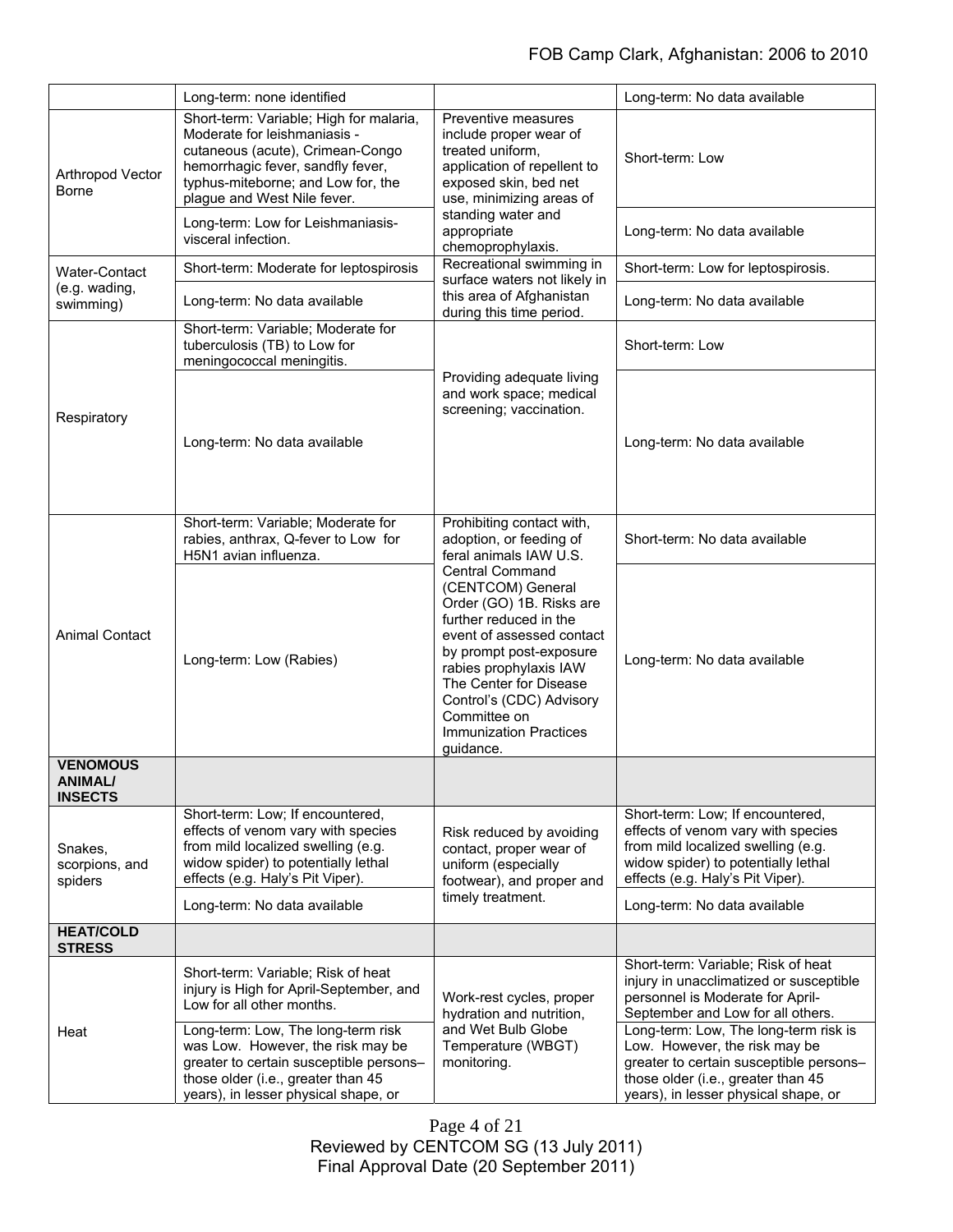|      | with underlying medical/health                                                                                                                                                                                                                                                                                                                   |                                                                                                                                                             | with underlying medical/health |
|------|--------------------------------------------------------------------------------------------------------------------------------------------------------------------------------------------------------------------------------------------------------------------------------------------------------------------------------------------------|-------------------------------------------------------------------------------------------------------------------------------------------------------------|--------------------------------|
|      | conditions.                                                                                                                                                                                                                                                                                                                                      |                                                                                                                                                             | conditions.                    |
|      | Short-term: Low risk of cold                                                                                                                                                                                                                                                                                                                     | Risks from cold stress                                                                                                                                      | Short-term: Low risk of cold   |
|      | stress/injury.                                                                                                                                                                                                                                                                                                                                   | reduced with protective                                                                                                                                     | stress/injury.                 |
| Cold | measures such as use of<br>the buddy system, limiting<br>Long-term: Low; Long-term health<br>exposure during cold<br>implications from cold injuries are rare<br>weather, proper hydration<br>but can occur, especially from more<br>and nutrition, and proper<br>serious injuries such as frost bite.<br>wear of issued protective<br>clothing. | Long-term: Low; Long-term health<br>implications from cold injuries are rare<br>but can occur, especially from more<br>serious injuries such as frost bite. |                                |

<sup>1</sup>This Summary Table provides a qualitative estimate of population-based short- and long-term health risks associated with the occupational environment conditions at FOB Camp Clark. It does not represent an individual exposure profile. Actual individual exposures and health effects depend on many variables. For example, while a chemical may have been present in the environment, if a person did not inhale, ingest, or contact a specific dose of the chemical for adequate duration and frequency, then there may have been no health risk. Alternatively, a person at a specific location may have experienced a unique exposure which could result in a significant individual exposure. Any such person seeking medical care should have their specific exposure documented in an SF600.

<sup>2</sup> This assessment is based on specific environmental sampling data and reports obtained from 01 January 2006 through 1 March 2011. Sampling locations are assumed to be representative of exposure points for the camp population but may not reflect all the fluctuations in environmental quality or capture unique exposure incidents.

 $3$ This Summary Table is organized by major categories of identified sources of health risk. It only lists those sub-categories specifically identified and addressed at FOB Camp Clark. The health risks are presented as Low, Moderate, High or Extremely High for both acute and chronic health effects. The health risk level is based on an assessment of both the potential severity of the health effects that could be caused and probability of the exposure that would produce such health effects. Details can be obtained from the USAPHC/Army Institute of Public Health (AIPH). Where applicable, "None Identified" is used when though a potential exposure is identified, and no health risks of either a specific acute or chronic health effects are determined. More detailed descriptions of OEH exposures that are evaluated but determined to pose no health risk are discussed in the following sections of this report.

<sup>4</sup>Health risks in this Summary Table are based on quantitative surveillance thresholds (e.g. endemic disease rates; host/vector/pathogen surveillance) or screening levels, e.g. Military Exposure Guidelines (MEGs) for chemicals*.* Some previous assessment reports may provide slightly inconsistent health risk estimates because quantitative criteria such as MEGs may have changed since the samples were originally evaluated and/or because this assessment makes use of all historic site data while previous reports may have only been based on a select few samples.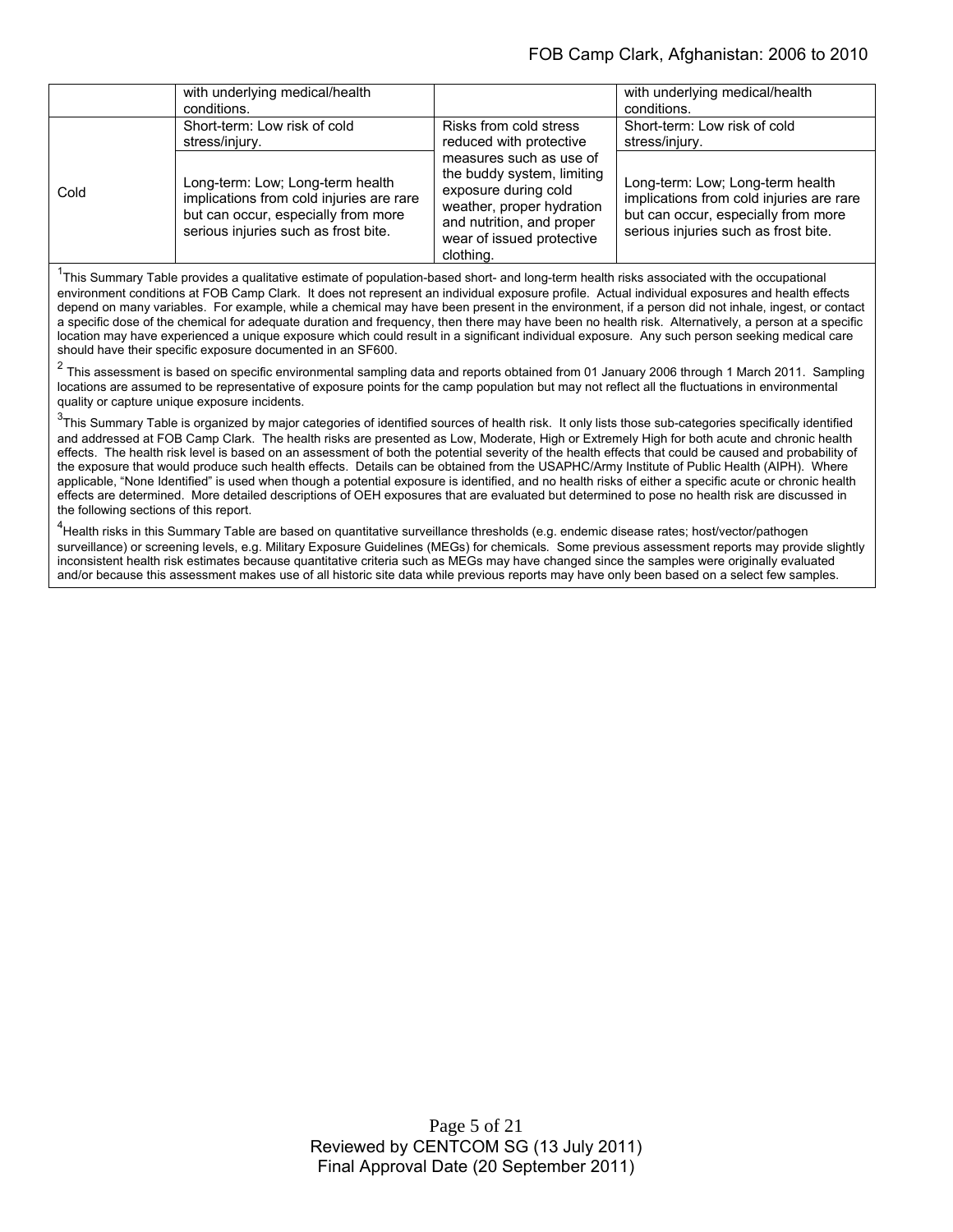## **1 Discussion of Health Risks at FOB Camp Clark, Afghanistan by Source**

The following sections provide additional information about the OEH conditions summarized above. All risk assessments were performed using the methodology described in the US Army Public Health Command Technical Guide 230, *Environmental Health Risk Assessment and Chemical Exposure Guidelines for Deployed Military Personnel* (Reference 4). All OEH risk estimates represent residual risk after accounting for preventive controls in place. Occupational exposures and exposures to endemic diseases are greatly reduced by preventive measures. For environmental exposures related to airborne dust, there are limited preventive measures available, and available measures have little efficacy in reducing exposure to ambient conditions.

## **2 Air**

## 2.1 Site-Specific Sources Identified

FOB Camp Clark is situated in a dusty semi-arid desert environment. Inhalational exposure to high levels of dust and particulate matter, such as during high winds or dust storms, may result in mild to more serious short-term health effects (e.g., eye, nose or throat and lung irritation) in some personnel. Additionally, certain subgroups of the deployed forces (e.g., those with pre-existing asthma/cardio pulmonary conditions) are at greatest risk of developing notable health effects.

#### 2.2 Particulate matter

Particulate matter (PM) is a complex mixture of extremely small particles suspended in the air. The PM includes solid particles and liquid droplets emitted directly into the air by sources such as: power plants, motor vehicles, aircraft, generators, construction activities, fires, and natural windblown dust. The PM can include sand, soil, metals, volatile organic compounds (VOC), allergens, and other compounds such as nitrates or sulfates that are formed by condensation or transformation of combustion exhaust. The PM composition and particle size vary considerably depending on the source. Generally, PM of health concern is divided into two fractions:  $PM_{10}$ , which includes coarse particles with a diameter of 10 micrometers or less, and fine particles less than 2.5 micrometers ( $PM<sub>2.5</sub>$ ), which can reach the deepest regions of the lungs when inhaled. Exposure to excessive PM is linked to a variety of potential health effects.

#### 2.3 Particulate matter, less than10 micrometers  $(PM_{10})$

## 2.3.1 Exposure Guidelines:

Short Term (24-hour) PM<sub>10</sub> (micrograms per cubic Long-term PM<sub>10</sub> MEG ( $\mu$ g/m<sup>3</sup>): meter, μg/m<sup>3</sup>):

- Negligible MEG =  $250$   $\bullet$  Not defined and not available.
- Marginal MEG = 420
- Critical MEG = 600

2.3.2 Sample data/Notes:

No air samples were available for the risk assessment. The POEMS for Camp Salerno (18 October 2002 through 29 March 2011), which is in the vicinity of FOB Camp Clark, is available for  $PM_{10}$ reference.

> Page 6 of 21 Reviewed by CENTCOM SG (13 July 2011) Final Approval Date (20 September 2011)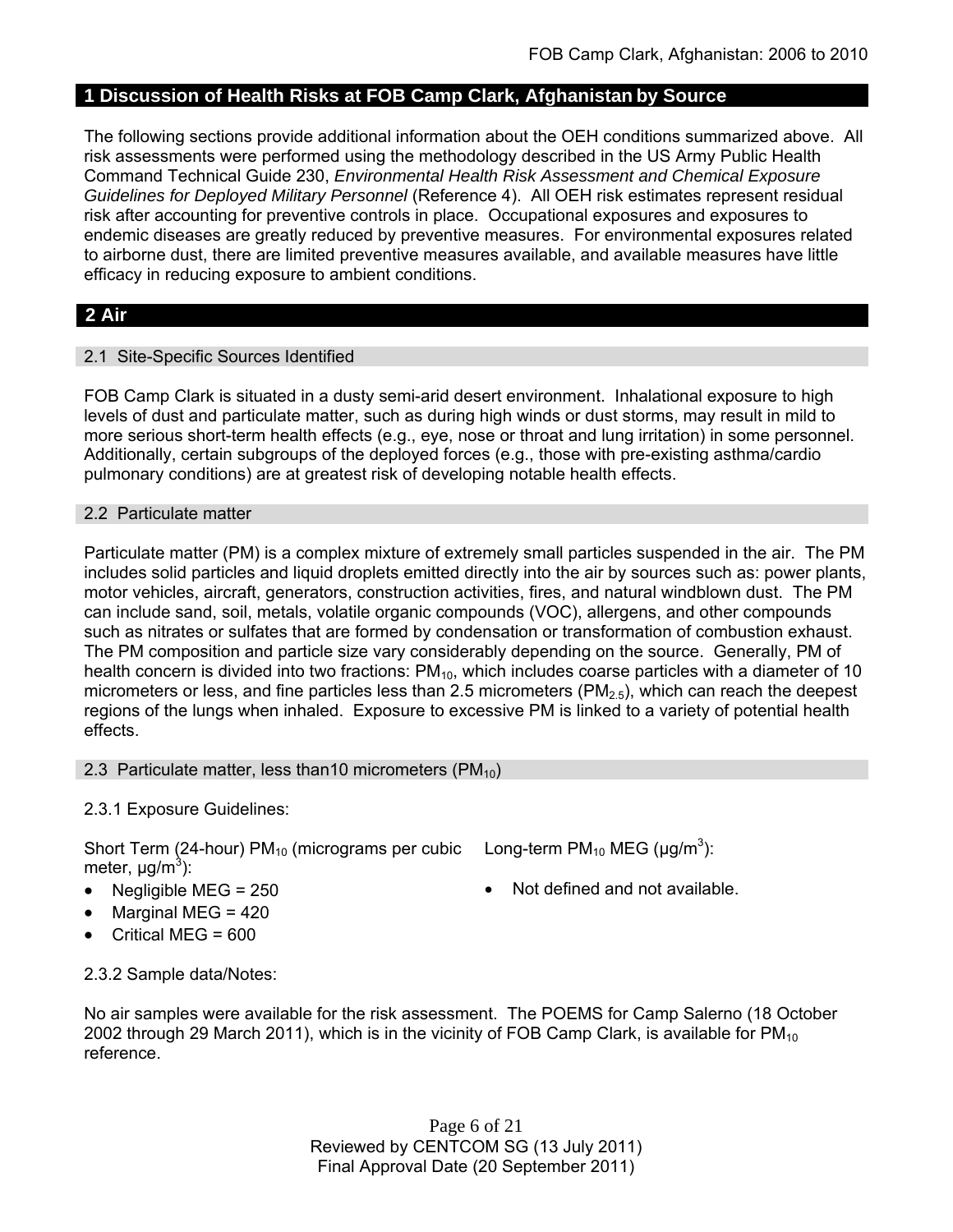## 2.3.3 Short-term health risks:

## **None identified.**

2.3.4 Long-term health risk:

**Not Evaluated-no available health guidelines**. The U.S. Environmental Protection Agency (EPA) has retracted its long-term standard (national ambient air quality standards, NAAQS) for  $PM_{10}$  due to an inability to clearly link chronic health effects with chronic  $PM_{10}$  exposure levels.

## 2.4 Particulate Matter, less than 2.5 *micrometers* (PM<sub>2.5</sub>)

2.4.1 Exposure Guidelines:

Short Term (24-hour)  $PM_{2.5}$  ( $\mu$ g/m<sup>3</sup>):

- 
- 
- Critical MEG = 500

): Long-term (1year)  $PM_{2.5}$  MEGs ( $\mu$ g/m<sup>3</sup>):

- Negligible MEG = 65 Negligible MEG = 15
	- Marginal MEG =  $250$   $\bullet$  Marginal MEG =  $65$ .

2.4.2 Sample data/Notes:

No air samples were available for risk assessment. The POEMS for Camp Salerno (18 October 2002 through 29 March 2011), which is in the vicinity of FOB Camp Clark, is available for  $PM_{2.5}$  reference.

2.4.3 Short and long-term health risks:

## **None identified.**

#### 2.5 Airborne Metals

2.5.1 Sample data/Notes:

No air samples were available for the risk assessment. The POEMS for Camp Salerno (18 October 2002 through 29 March 2011), which is in the vicinity of FOB Camp Clark, is available for airborne metals  $(PM_{10})$  reference.

2.5.2 Short and long-term health risks:

## **None identified.**

## 2.6 Volatile Organic Compounds (VOC)

2.6.1 Sample data/Notes:

No air samples were available for the risk assessment. The POEMS for Camp Salerno (18 October 2002 through 29 March 2011), which is in the vicinity of FOB Camp Clark, is available for ambient VOC reference.

2.6.2 Short and long-term health risks:

## **None identified.**

Page 7 of 21 Reviewed by CENTCOM SG (13 July 2011) Final Approval Date (20 September 2011)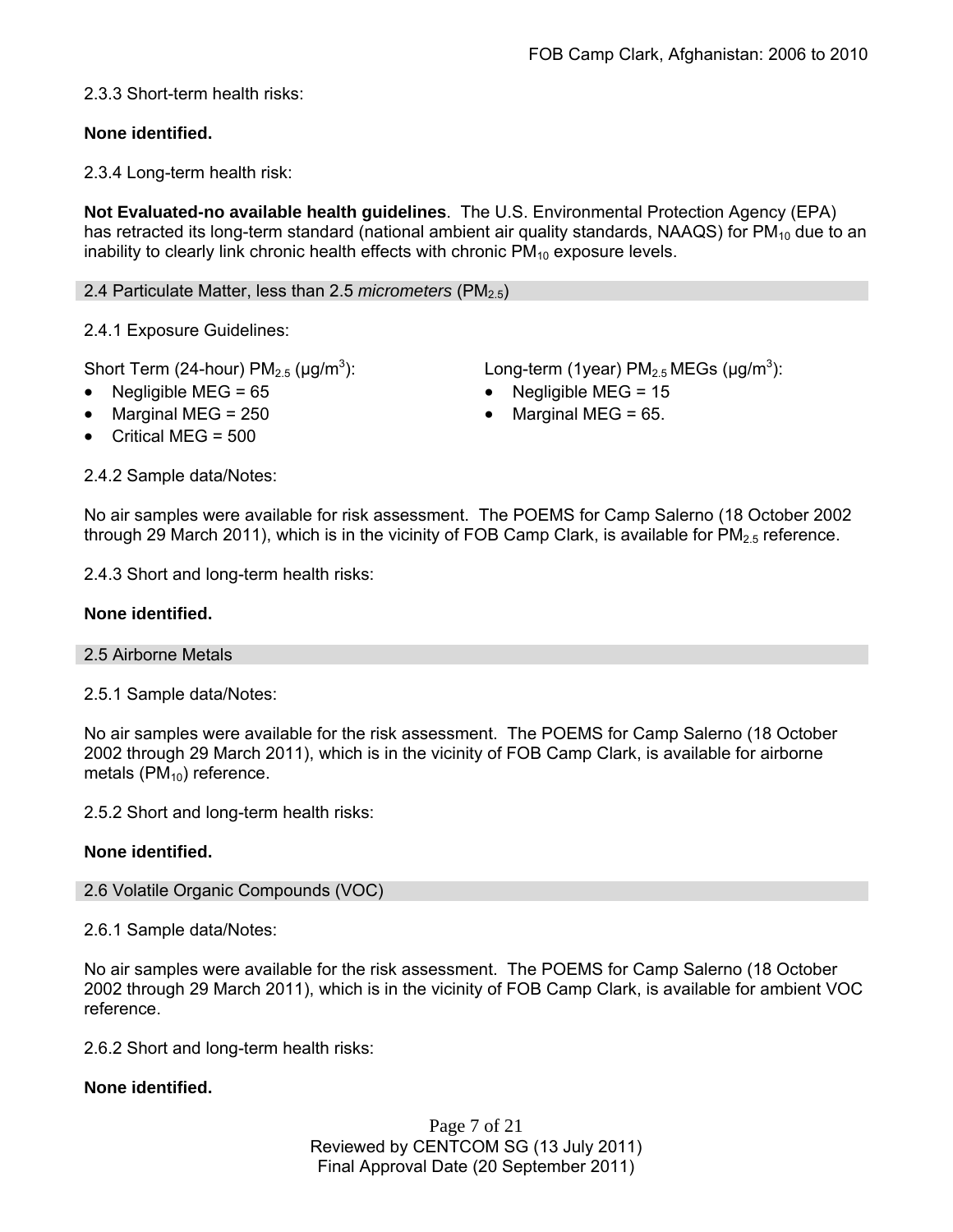## **3 Soil**

## 3.1 Site-Specific Sources Identified

3.2 Sample data/Notes:

The primary soil contamination exposure pathways are dermal contact and dust inhalation. One sub surface soil sample was collected at FOB Camp Clark's hazardous material yard on August 14, 2009. Subsurface soil is not considered a completed exposure pathway because the general population is not typically exposed to it (the exception being engineering/construction personnel). Typical parameters analyzed for included semi volatile organic compounds (SVOCs), heavy metals, polychlorinated biphenyls (PCBs), pesticides, herbicides. If the contaminant was known or suspected, other parameters may have been analyzed for (i.e., total petroleum hydrocarbons (TPH) and polycyclic aromatic hydrocarbons (PAH) near fuel spills). For the risk assessment, personnel are assumed to remain at this location for 6 months to 1 year.

## *3.3 Short-term health risk:*

**Not an identified source of health risk**. Currently, sampling data for soil are not evaluated for short term (acute) health risks**.**

## *3.4 Long-term health risk:*

**There was insufficient data to characterize risk for exposure to soil contaminates.**

## **4 Water**

In order to assess the health risk to U.S. personnel from exposure to water in theater, the USAPHC identified the most probable exposure pathways. These are based on the administrative information provided on the field data sheets submitted with the samples taken over the time period being evaluated. Based on the information provided from the field, all samples for untreated water samples were associated with source water for treatment and no exposure pathways were associated with those samples. Therefore, untreated samples are not assessed as potential health hazards. It is assumed that 100% of all U.S. personnel at FOB Camp Clark will be directly exposed to reverse osmosis water purification unit (ROWPU) treated and disinfected fresh bulk water, since this classification of water is primarily used for personal hygiene, showering, cooking, and for use at vehicle wash racks. Field data sheets indicate that bottled water is the only approved source of drinking water.

#### 4.1 Drinking Water: Bottled or Packaged Water

#### 4.1.1 Site-Specific Sources Identified

No bottled water samples were available for evaluation.

#### 4.2 Non-Drinking Water: ROWPU Treated

#### 4.2.1 Site-Specific Sources Identified

Although the primary route of exposure for most microorganisms is ingestion of contaminated water, dermal exposure to some microorganisms, chemicals, and biologicals may also cause adverse health

> Page 8 of 21 Reviewed by CENTCOM SG (13 July 2011) Final Approval Date (20 September 2011)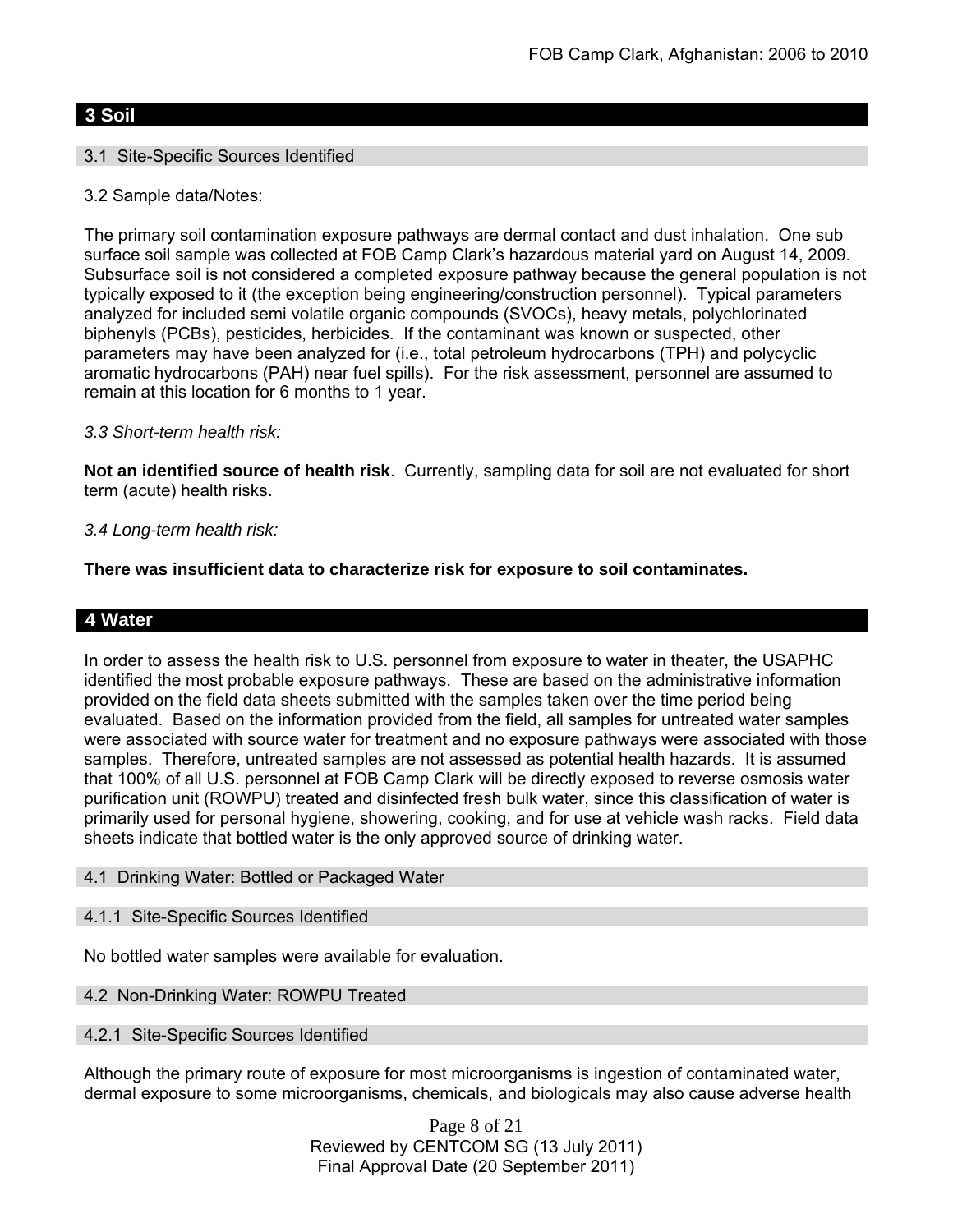effects. Complete exposure pathways would include drinking, brushing teeth, personal hygiene, cooking, providing medical and dental care using a contaminated water supply or during dermal contact at vehicle or aircraft wash racks.

4.2.2 Sample data/Notes:

To assess the potential for adverse health effects to troops the following assumptions were made about dose and duration: All U.S. personnel at this location were expected to remain at this site for approximately 1 year. A conservative (protective) assumption is that personnel routinely consumed less than 5L/day of non-drinking water for up to 365 days (1-year). It is further assumed that control measures and/or personal protective equipment were not used. A total of 4 ROWPU treated (Non-Drinking) samples were evaluated for this health risk assessment. No chemicals were detected at levels above the short or long-term MEGs.

4.2.3 Short and long-term health risks:

**None identified based on available sample data.** All collected samples were below the short and long-term Negligible MEGs.

## **5 Military Unique**

5.1 Chemical Biological, Radiological Nuclear (CBRN) Weapons

No specific hazard sources were documented in the Defense Occupational and Environmental Health Readiness System (DOEHRS), or the Military Exposure Surveillance Library (MESL) from 01 January 2006 through 1 March 2011 (References 1 and 5).

#### 5.2 Depleted Uranium (DU)

No specific hazard sources were documented in the DOEHRS, or MESL from 01 January 2006 through 1 March 2011 (References 1 and 5).

#### 5.3 Ionizing Radiation

No specific hazard sources were documented in the DOEHRS, or MESL from 01 January 2006 through 1 March 2011 timeframe (References 1 and 5).

#### 5.4 Non-Ionizing Radiation

No specific hazard sources were documented in the DOEHRS, or MESL from 01 January 2006 through 1 March 2011 (References 1 and 5).

#### **6 Endemic Diseases**

This document lists the endemic diseases reported in the region, its specific health risks and severity and general health information about the diseases. CENTCOM Modification (MOD) 11 (Reference 6) lists deployment requirements, to include immunizations and chemoprophylaxis, in effect during the timeframe of this POEMS.

> Page 9 of 21 Reviewed by CENTCOM SG (13 July 2011) Final Approval Date (20 September 2011)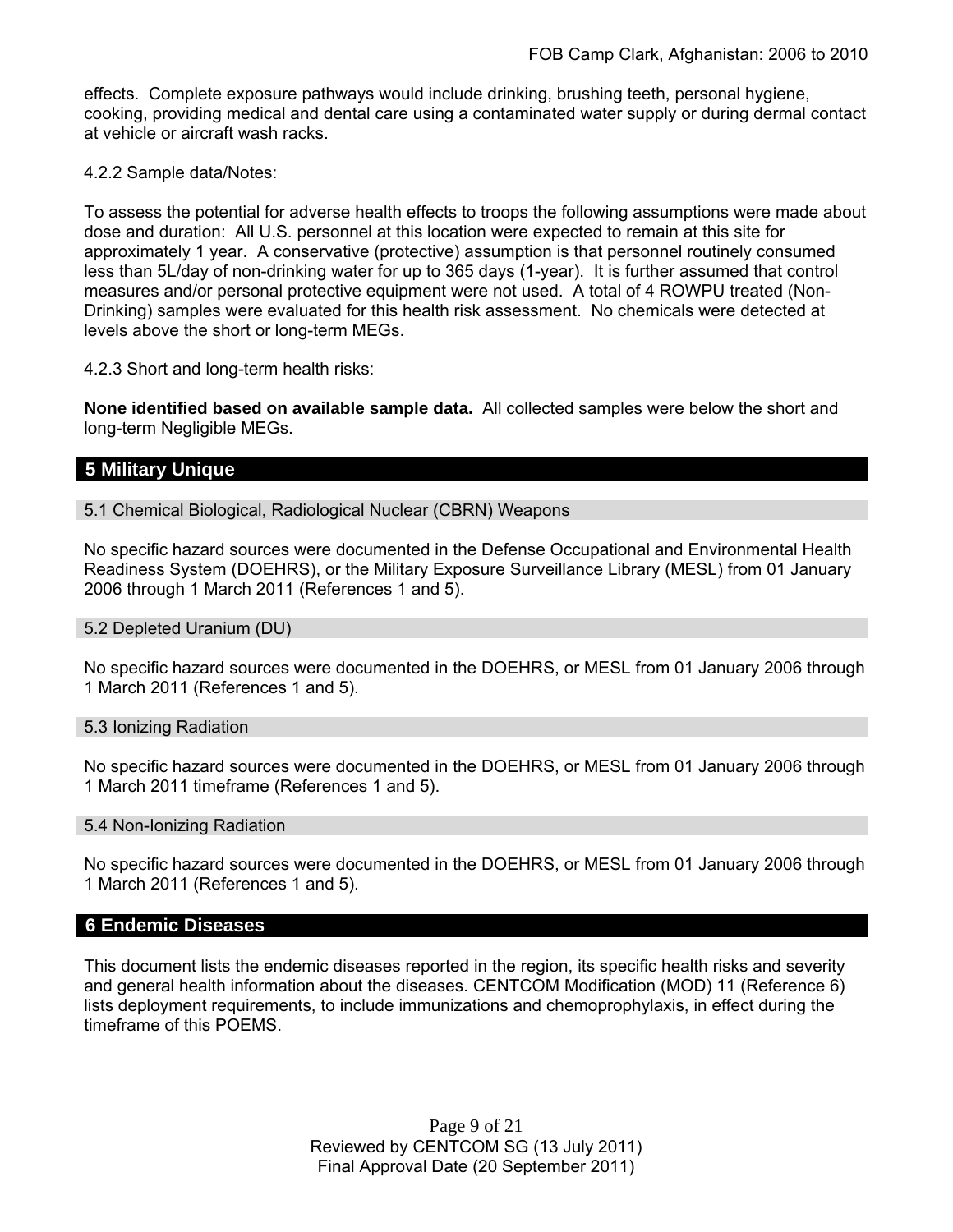## 6.1 Foodborne and Waterborne Diseases

Food borne and waterborne diseases in the area are transmitted through the consumption of local food and water. Local unapproved food and water sources (including ice) are heavily contaminated with pathogenic bacteria, parasites, and viruses to which most U.S. Service Members have little or no natural immunity. Effective host nation disease surveillance does not exist within the country. Only a small fraction of diseases are identified or reported in host nation personnel. Diarrheal diseases are expected to temporarily incapacitate a very high percentage of U.S. personnel within days if local food, water, or ice is consumed. Hepatitis A and typhoid fever infections typically cause prolonged illness in a smaller percentage of unvaccinated personnel. Vaccinations are required for DoD personnel and contractors. In addition, although not specifically assessed in this document, significant outbreaks of viral gastroenteritis (e.g., norovirus) and food poisoning (e.g., *Bacillus cereus*, *Clostridium perfringens*, *Staphylococcus*) may occur. Key disease risks are summarized below:

Mitigation strategies were in place and included consuming food and water from approved sources, vaccinations (when available), frequent hand washing and general sanitation practices.

## 6.1.1 Diarrheal diseases (bacteriological)

**High, mitigated to Low**: Diarrheal diseases are expected to temporarily incapacitate a very high percentage of personnel (potentially over 50% per month) within days if local food, water, or ice is consumed. Field conditions (including lack of hand washing and primitive sanitation) may facilitate person-to-person spread and epidemics. Typically mild disease treated in outpatient setting; recovery and return to duty in less than 72 hours with appropriate therapy. A small proportion of infections may require greater than 72 hours limited duty, or hospitalization.

#### 6.1.2 Hepatitis A, typhoid/paratyphoid fever, and diarrhea-protozoal

**High, mitigated to Low**: Unmitigated health risk to U.S. personnel is high year round for hepatitis A and typhoid/paratyphoid fever, and Moderate for diarrhea-protozoal. Mitigation was in place to reduce the risks to low. Hepatitis A, typhoid/paratyphoid fever, and diarrhea-protozoal disease may cause prolonged illness in a small percentage of personnel (less than 1% per month). Although much rarer, other potential diseases in this area that are also considered a Moderate risk include: hepatitis E, diarrhea-cholera, and brucellosis.

#### *6.1.3 Short-term Health Risks:*

**Low**: The overall unmitigated short-term risk associated with food borne and waterborne diseases are considered High (bacterial diarrhea, hepatitis A, typhoid/paratyphoid fever) to Moderate (diarrheacholera, diarrhea-protozoal, brucellosis) to Low (hepatitis E) if local food or water is consumed. Preventive Medicine measures reduced the risk to Low. Confidence in the health risk estimate is high.

#### *6.1.4 Long-term Health Risks:*

#### **None identified based on available data.**

#### 6.2 Arthropod Vector-Borne Diseases

During the warmer months, the climate and ecological habitat support populations of arthropod vectors, including mosquitoes, ticks, mites, and sandflies. Significant disease transmission is sustained countrywide, including urban areas. Malaria, the major vector-borne health risk in Afghanistan, is capable of debilitating a high percentage of personnel for up to a week or more. Mitigation strategies

> Page 10 of 21 Reviewed by CENTCOM SG (13 July 2011) Final Approval Date (20 September 2011)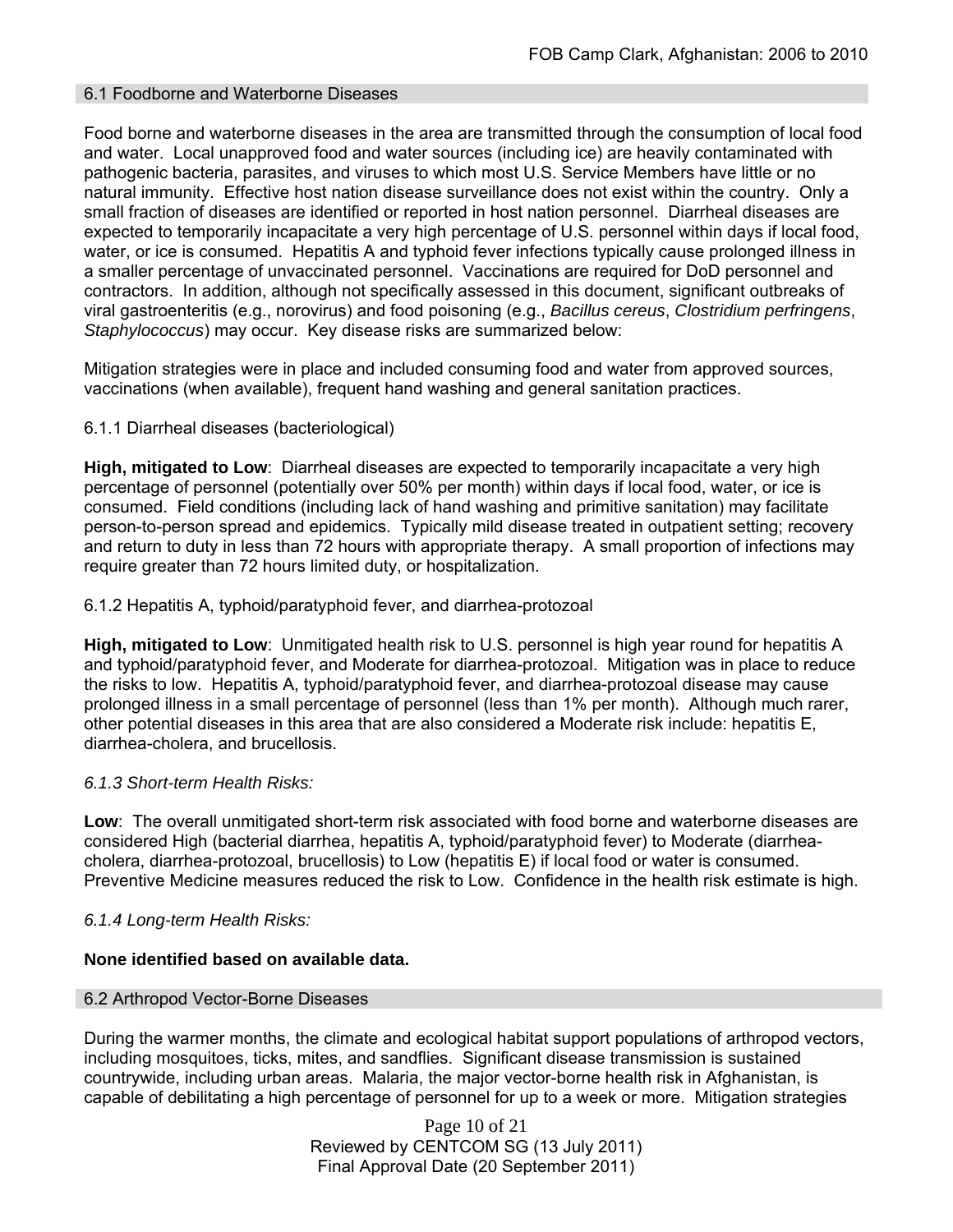were in place and included proper wear of treated uniforms, application of repellent to exposed skin, and use of bed nets and chemoprophylaxis (when applicable). Additional methods included the use of pesticides, reduction of pest/breeding habitats, and engineering controls.

## *6.2.1 Malaria*

**High, mitigated to Low** Potential unmitigated risk to U.S. personnel is High during warmer months (typically April through November) but reduced to low with mitigation measures. Malaria incidents are often associated with the presence of agriculture activity, including irrigation systems and standing water, which provide breeding habitats for vectors. A small number of cases may occur among personnel exposed to mosquito (Anopheles spp.) bites. Malaria incidents may cause debilitating febrile illness typically requiring 1 to 7 days of inpatient care, followed by return to duty. Severe cases may require intensive care or prolonged convalescence.

## *6.2.2 Leishmaniasis*

**Moderate, mitigated to Low**: The disease risk is Moderate during the warmer months when sandflies are most prevalent, but reduced to low with mitigation measures. Leishmaniasis is transmitted by sand flies. There are two forms of the disease; cutaneous (acute form) and visceral (a more latent form of the disease). The leishmaniasis parasites may survive for years in infected individuals and this infection may go unrecognized by physicians in the U.S. when infections become symptomatic years later. Cutaneous infection is unlikely to be debilitating, though lesions may be disfiguring. Visceral leishmaniasis disease can cause severe febrile illness which typically requires hospitalization with convalescence over 7 days.

## *6.2.3 Crimean-Congo hemorrhagic fever*

**Moderate, mitigated to Low**: Unmitigated risk is moderate, but reduced to low with mitigation measures. Crimean-Congo hemorrhagic fever occurs in rare cases (less than 0.1% per month attack rate in indigenous personnel) and is transmitted by tick bites or occupational contact with blood or secretions from infected animals. The disease typically requires intensive care with fatality rates from 5% to 50%.

## *6.2.4 Sandfly fever*

**Moderate, mitigated to Low**: Sandfly fever has a Moderate risk with potential disease rates from 1% to 10% per month under worst case conditions. Mitigation measures reduced the risk to low. The disease is transmitted by sandflies and occurs more commonly in children though adults are still at risk. Sandfly fever disease typically resulted in debilitating febrile illness requiring 1 to 7 days of supportive care followed by return to duty.

## *6.2.5 Plague*

**Low:** Potential health risk to U.S. personnel is Low year round. Bubonic plague typically occurred as sporadic cases among people who come in contact with wild rodents and their fleas during work, hunting, or camping activities. Outbreaks of human plague are rare and typically occur in crowded urban settings associated with large increases in infected commensal rats (*Rattus rattus*) and their flea populations. Some untreated cases of bubonic plague may develop into secondary pneumonic plague. Respiratory transmission of pneumonic plague is rare but has the potential to cause significant outbreaks. Close contact is usually required for transmission. In situations where respiratory transmission of plague is suspected, weaponized agent must be considered. Extremely rare cases (less than 0.01% per month attack rate) could occur. Incidence could result in potentially severe illness

> Page 11 of 21 Reviewed by CENTCOM SG (13 July 2011) Final Approval Date (20 September 2011)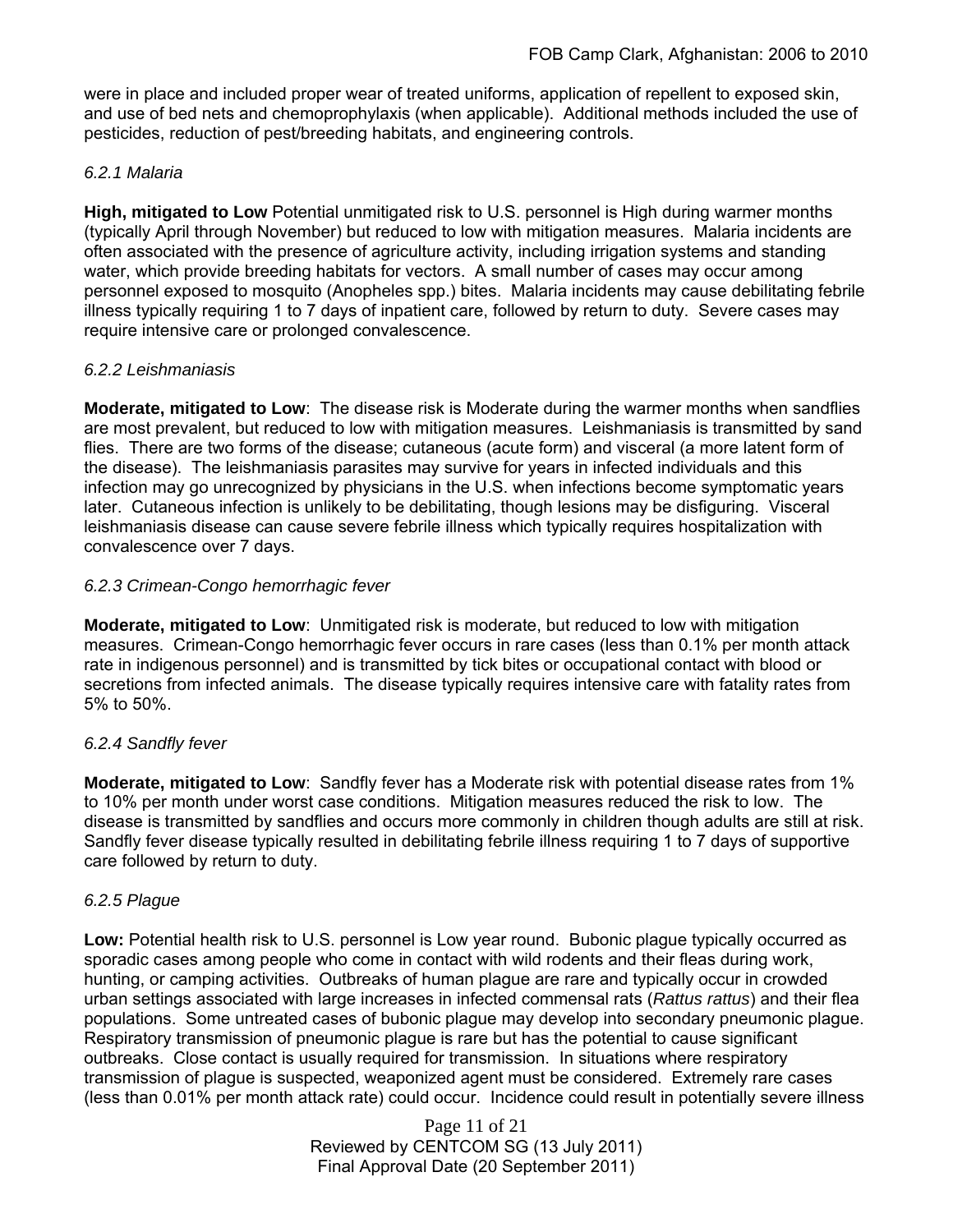which may require more than 7 days of hospitalization and convalescence.

## *6.2.6 Typhus-miteborne (scrub typhus)*

**Moderate, mitigated to Low:** Potential health risk to U.S. personnel is Moderate during warmer months (typically March through November) when vector activity is highest. Mitigation measures reduced the risk to low. Mite-borne typhus is a significant cause of febrile illness in local populations with rural exposures in areas where the disease is endemic. Large outbreaks have occurred when non-indigenous personnel such as military forces enter areas with established local transmission. The disease is transmitted by the larval stage of trombiculid mites (chiggers), which are typically found in areas of grassy or scrubby vegetation, often in areas which have undergone clearing and regrowth. Habitats may include sandy beaches, mountain deserts, cultivated rice fields, and rain forests. Although data are insufficient to assess potential disease rates, attack rates can be very high (over 50%) in groups of personnel exposed to heavily infected "mite islands" in focal areas. The disease can cause debilitating febrile illness typically requiring 1 to 7 days of inpatient care, followed by return to duty.

## *6.2.7 West Nile fever*

**Low**: West Nile fever is present. The disease is maintained by the bird population and transmitted to humans via mosquito vector. Typically, infections in young, healthy adults were asymptomatic although fever, headache, tiredness, body aches (occasionally with a skin rash on trunk of body), and swollen lymph glands can occurred. This disease is associated with a low risk estimate.

## *6.2.9 Short -term health risks:*

**Low:** The unmitigated health risk estimate is High for malaria (infection rate of less than 1% per month), Moderate for leishmaniasis-cutaneous (acute), Crimean-Congo hemorrhagic fever, sandfly fever, typhus-miteborne; and Low for, the plague and West Nile fever. Health risk is reduced to low by proper wear of the uniform, application of repellent to exposed skin, and appropriate chemoprophylaxis. Confidence in health risk estimate was high.

#### *6.2.10 Long-term health risks:*

**Low:** The unmitigated risk is moderate for leishmaniasis-visceral (chronic). Risk is reduced to Low by proper wear of the uniform and application of repellent to exposed skin. Confidence in the risk estimate is high.

#### 6.3 Water Contact Diseases

Operations or activities that involve extensive water contact may result in personnel being temporarily debilitated with leptospirosis in some locations. Leptospirosis health risk typically increases during flooding. In addition, although not specifically assessed in this document, bodies of surface water are likely to be contaminated with human and animal waste. Activities such as wading or swimming may result in exposures to enteric diseases such as diarrhea and hepatitis via incidental ingestion of water. Prolonged water contact also may lead to the development of a variety of potentially debilitating skin conditions such as bacterial or fungal dermatitis. Mitigation strategies were in place and included avoiding water contact and recreational water activities, proper wear of uniform (especially footwear), and protective coverings for cuts/abraded skin.

> Page 12 of 21 Reviewed by CENTCOM SG (13 July 2011) Final Approval Date (20 September 2011)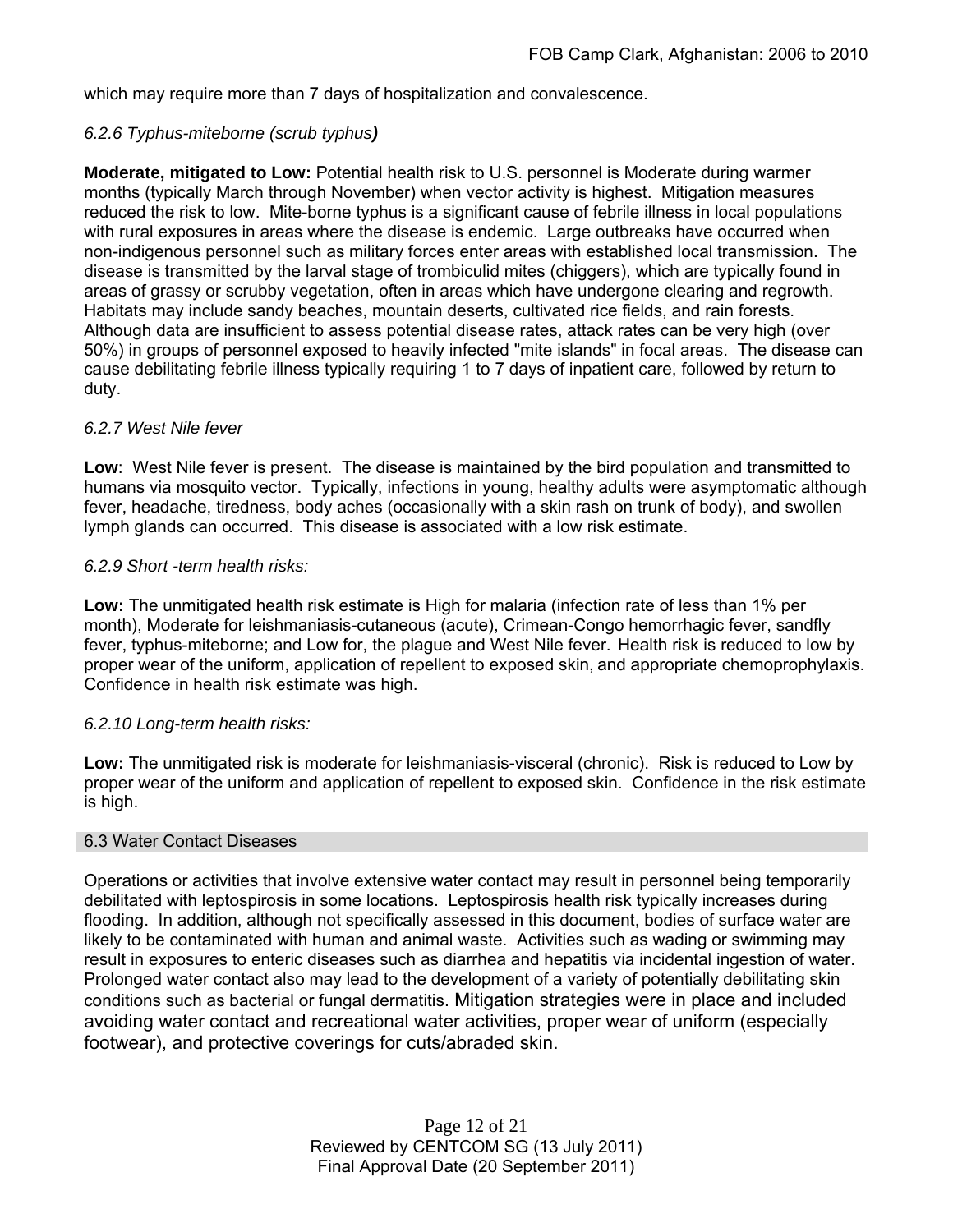## *6.3.1 Leptospirosis*

**Moderate, mitigated to Low**: Human infections occur seasonally (typically April through November) through exposure to water or soil contaminated by infected animals and is associated with wading, and swimming in contaminated, untreated open water. The occurrence of flooding after heavy rainfall facilitates the spread of the organism because as water saturates the environment leptospirosis present in the soil passes directly into surface waters. Leptospirosis can enter the body through cut or abraded skin, mucous membranes, and conjunctivae. Infection may also occur from ingestion of contaminated water. The acute, generalized illness associated with infection may mimic other tropical diseases (for example, dengue fever, malaria, and typhus), and common symptoms include fever, chills, myalgia, nausea, diarrhea, cough, and conjunctival suffusion. Manifestations of severe disease can include jaundice, renal failure, hemorrhage, pneumonitis, and hemodynamic collapse. Recreational activities involving extensive water contact may result in personnel being temporarily debilitated with leptospirosis. Incidence could result in debilitating febrile illness typically requiring 1 to 7 days of inpatient care, followed by return to duty; some cases may require prolonged convalescence. This disease is associated with a Moderate health risk estimate.

## *6.3.2 Short-term health risks:*

**Low:** Unmitigated Health risk of leptospirosis is Moderate during warmer months. Mitigation measures reduce the risk to Low. Confidence in the health risk estimate is high.

## *6.3.3 Long-term health risks:*

## **None identified based on available data.**

#### 6.4 Respiratory Diseases

Although not specifically assessed in this document, deployed U.S. forces may be exposed to a wide variety of common respiratory infections in the local population. These include influenza, pertussis, viral upper respiratory infections, viral and bacterial pneumonia, and others. The U.S. military populations living in close-quarter conditions are at risk for substantial person-to-person spread of respiratory pathogens. Influenza is of particular concern because of its ability to debilitate large numbers of unvaccinated personnel for several days. Mitigation strategies were in place and included routine medical screenings, vaccination, enforcing minimum space allocation in housing units, implementing head-to-toe sleeping in crowded housing units, implementation of proper personal protective equipment (PPE) when necessary for healthcare providers and detention facility personnel.

## *6.4.1 Tuberculosis (TB)*

**Moderate, mitigated to Low:** Potential health risk to U.S. personnel is Moderate, mitigated to Low, year round. Transmission typically requires close and prolonged contact with an active case of pulmonary or laryngeal TB, although it also can occur with more incidental contact. The Army Surgeon General has defined increased risk in deployed Soldiers as indoor exposure to locals or third country nationals of greater than one hour per week in a highly endemic active TB region. Additional mitigation included active case isolation in negative pressure rooms, where available.

#### *6.4.2 Meningococcal meningitis*

**Low:** Meningococcal meningitis poses a Low risk and is transmitted from person to person through droplets of respiratory or throat secretions. Close and prolonged contact facilitates the spread of this disease. Meningococcal meningitis is potentially a very severe disease typically requiring intensive

> Page 13 of 21 Reviewed by CENTCOM SG (13 July 2011) Final Approval Date (20 September 2011)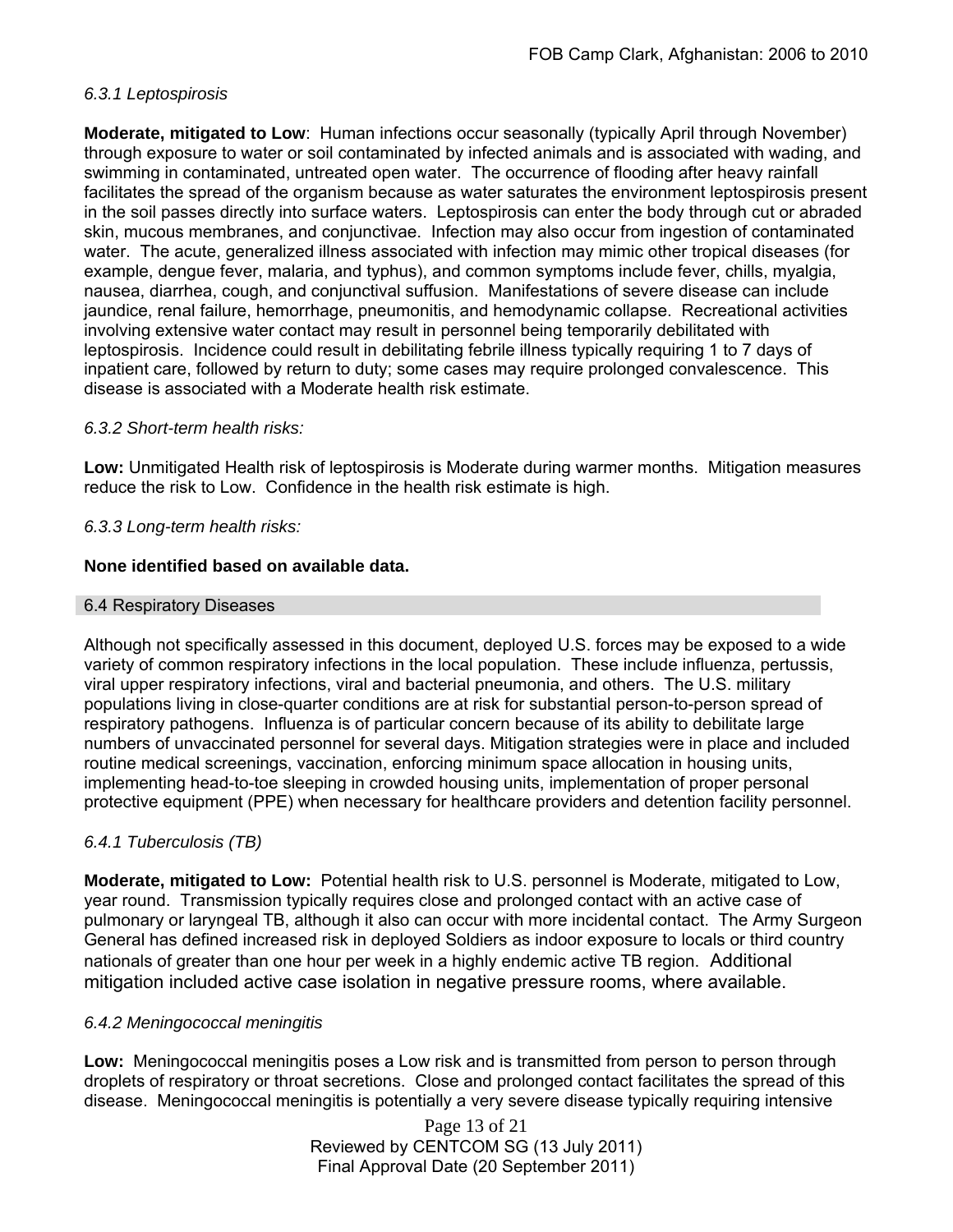care; fatalities may occur in 5-15% of cases.

## *6.4.3 Short-term health risks:*

**Low:** Moderate (TB) to Low (for meningococcal meningitis). Overall risk was reduced to Low with mitigation measures. Confidence in the health risk estimate is high.

## *6.4.4 Long-term health risks:*

**None identified based on available data.** Tuberculosis is evaluated as part of the post deployment health assessment (PDHA). A TB skin test is required post-deployment if potentially exposed and is based upon individual service policies.

#### 6.5 Animal-Contact Diseases

## *6.5.1 Rabies*

**Moderate, mitigated to Low:** Rabies posed a year-round moderate risk. Occurrence in local animals was well above U.S. levels due to the lack of organized control programs. Dogs are the primary reservoir of rabies in Afghanistan, and a frequent source of human exposure. Rabies is transmitted by exposure to the virus-laden saliva of an infected animal, typically through bites, but could occur from scratches contaminated with the saliva. A U.S. Army Soldier stationed in Afghanistan died of rabies on 31 August 2011 (Reference 7). Laboratory results indicated the Soldier was infected from contact with a dog while deployed. Although the vast majority (>99%) of persons who develop rabies disease will do so within a year after a risk exposure, there have been rare reports of individuals presenting with rabies disease up to six years or more after their last known risk exposure. Mitigation strategies included command emphasis of CENTCOM GO 1B, reduction of animal habitats, active pest management programs, and timely treatment of feral animal scratches/bites.

#### *6.5.2 Anthrax*

**Low:** Anthrax cases are rare in indigenous personnel, and pose a Low risk to U.S. personnel. Anthrax is a naturally occurring infection; cutaneous anthrax is transmitted by direct contact with infected animals or carcasses, including hides. Eating undercooked infected meat may result in contracting gastrointestinal anthrax. Pulmonary anthrax is contracted through inhalation of spores and is extremely rare. Mitigation measures included consuming approved food sources, proper food preparation and cooking temperatures, avoidance of animals and farms, dust abatement when working in these areas, vaccinations, and proper PPE for personnel working with animals.

#### *6.5.3 Q-Fever*

**Moderate, mitigated to Low:** Potential health risk to U.S. personnel is Moderate, but mitigated to Low, year round. Rare cases are possible among personnel exposed to aerosols from infected animals, with clusters of cases possible in some situations. Significant outbreaks (affecting 1-50%) can occur in personnel with heavy exposure to barnyards or other areas where animals are kept. Unpasteurized milk may also transmit infection. The primary route of exposure is respiratory, with an infectious dose as low as a single organism. Incidence could result in debilitating febrile illness, sometimes presenting as pneumonia, typically requiring 1 to 7 days of inpatient care followed by return to duty. Mitigation strategies in place as listed in paragraph 6.5.2 except for vaccinations.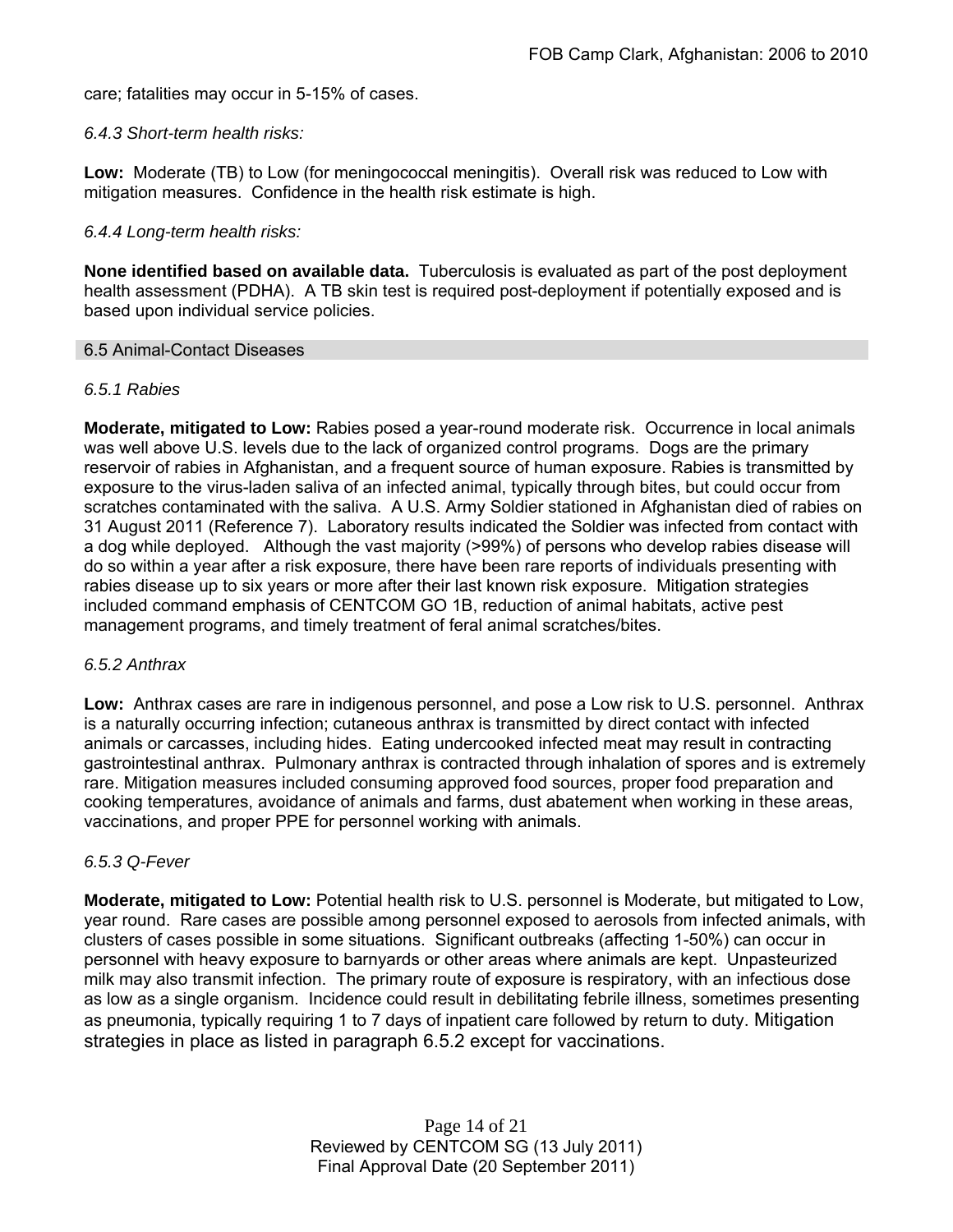## *6.5.4 H5N1 avian influenza*

**Low:** Potential health risk to U.S. personnel is Low. Although H5N1 avian influenza (AI) is easily transmitted among birds, bird-to-human transmission is extremely inefficient. Human-to-human transmission appears to be exceedingly rare, even with relatively close contact. Extremely rare cases (less than 0.01% per month attack rate) could occur. Incidence could result in very severe illness with fatality rate higher than 50 percent in symptomatic cases. Mitigation strategies included avoidance of birds/poultry and proper cooking temperatures for poultry products.

## *6.5.5* Short-term health risks:

**Low:** The short-term unmitigated risk is Moderate for rabies, and Q-fever, to Low for anthrax, and H5N1 avian influenza. Mitigation measures reduced the overall risk to Low.Confidence in risk estimate is high.

6.5.6 Long-term health risks:

**Low:** A Low long term risk exists for rabies because, in rare cases, the incubation period for rabies can be several years.

## **7 Venomous Animal/Insect**

All information was taken directly from the Clinical Toxinology Resources web site from the University of Adelaide, Australia (Reference 8). The species listed below have home ranges that overlap the location of FOB Camp Clark, and may present a health risk if they are encountered by personnel. See Section 9 for more information about pesticides and pest control measures.

#### 7.1 Spiders

 *Latrodectus dahlia* (widow spider): Severe envenoming possible, potentially lethal. However, venom effects are mostly minor and even significant envenoming is unlikely to be lethal.

#### 7.2 Scorpions

 *Compsobuthus rugosulus, Mesobuthus caucasicus, Mesobuthus eupeus, Mesobuthus macmahoni, Orthochirus afghanus, Orthochirus bicolor*, *Orthochirus Jalalabadensis, Orthochirus pallidus, Orthochirus samrchelsis* and *Orthochirus scrobiculosus*: There are a number of dangerous Buthid scorpions, but there are also some known to cause minimal effects only. Without clinical data it is unclear where these species fit within that spectrum.

 *Hottentotta alticola* and *Hottentotta saulcyi*: Moderate envenoming possible but unlikely to prove lethal. Stings by these scorpions are likely to cause only short lived local effects, such as pain, without systemic effects.

 *Scorpiops afghanus*: Mild envenoming only, not likely to prove lethal. Stings by these scorpions are likely to cause only short lived local effects, such as pain, without systemic effects.

#### 7.3 Snakes

 *Boiga trigonata* (Common Cat Snake) and *Telescopus rhinopoma* (leopard viper): Unlikely to cause significant envenoming; Bites by these rear fanged Colubrid snakes are rarely reported. They

> Page 15 of 21 Reviewed by CENTCOM SG (13 July 2011) Final Approval Date (20 September 2011)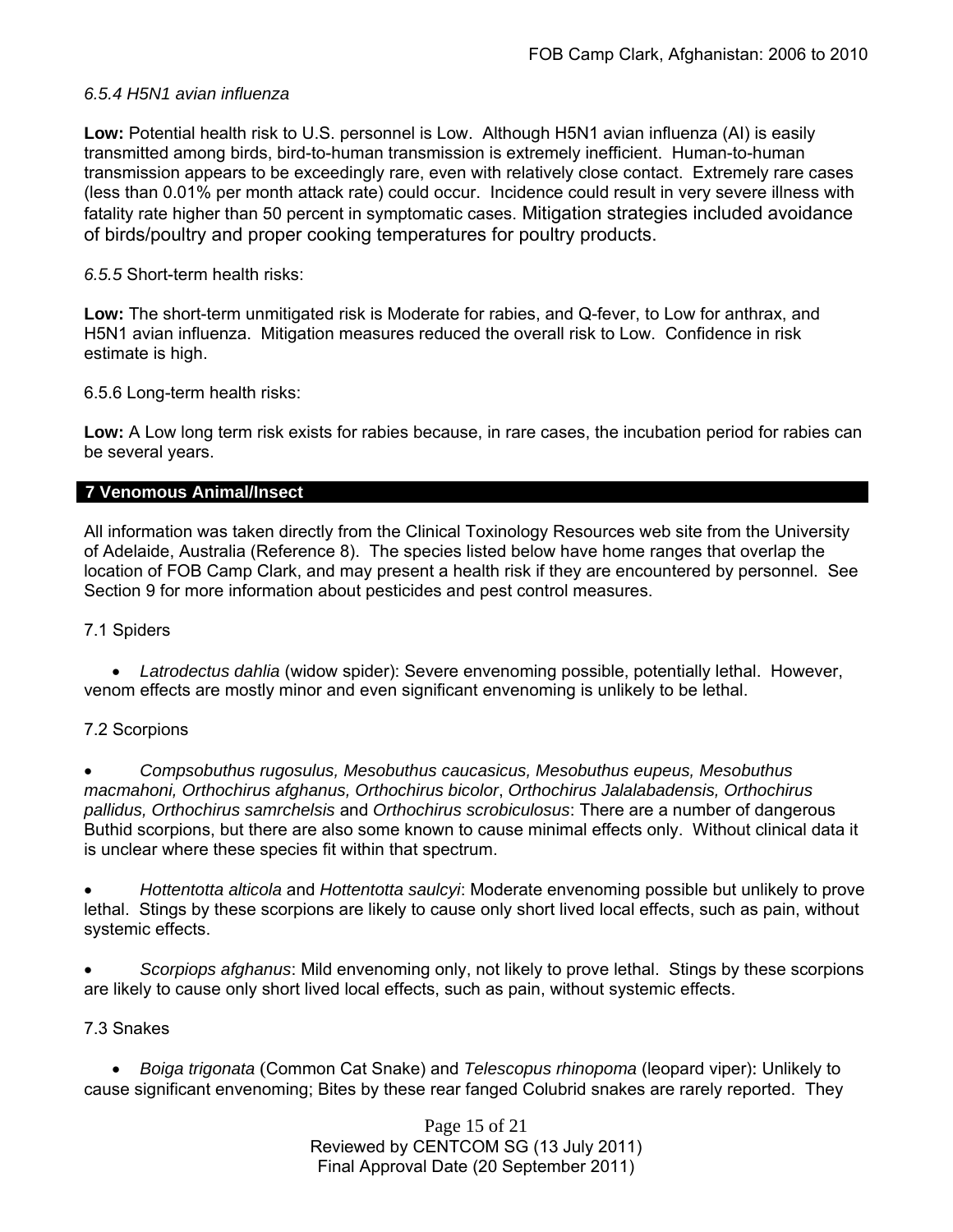are likely to cause minimal to moderate local effects and no systemic effects.

 *Echis sochureki* (Sochurek's saw-scaled viper) and *Gloydius halys* (Haly's Pit Viper): Severe envenoming possible, potentially lethal. Bites may cause moderate to severe coagulopathy and haemorrhagins causing extensive bleeding.

 *Hemorrhis ravergieri* (mountain racer) and *Psammophis lineolatus* (Teer snake): Unlikely to cause significant envenoming. Bites require symptomatic treatment only.

 *Macrovipera lebetina obtuse* (Levantine Viper): Severe envenoming possible, potentially lethal. Bites may cause mild to severe local effects, shock & coagulopathy.

 *Naja oxiana* (Oxus cobra): Severe envenoming possible, potentially lethal. Bites can cause systemic effects, principally flaccid paralysis.

 *Platyceps rhodorachis* (Jan's desert racer): Mild envenoming only, not likely to prove lethal. Requires symptomatic treatment only.

*7.4* Short-term health risk:

**Low:** If encountered, effects of venom vary with species from mild localized swelling (e.g. widow spider) to potentially lethal effects (e.g., Haly's Pit Viper). See effects of venom above. Mitigation strategies included avoiding contact, proper wear of uniform (especially footwear), and timely medical treatment. Confidence in the health risk estimate is low (Reference 4, Table 3-6).

7.5 Long-term health risk:

#### **None identified.**

#### **8 Heat/Cold Stress**

#### 8.1 Heat

Summer (June - September) monthly mean daily maximum temperatures range from 87 °F to 96 degrees Fahrenheit (°F) with an average temperature of 91 °F based on historical climatological data from the U.S. Air Force Combat Climatology Center, 14<sup>th</sup> Weather Squadron. The health risk of heat stress/injury based on temperatures alone is Low (< 78 °F) from October – February, Moderate (78- 81.9°F) in March, and extremely high (≥ 88°F) from April – September. However, work intensity and clothing/equipment worn pose greater health risk of heat stress/injury than environmental factors alone (Reference 9). Managing risk of hot weather operations included monitoring work/rest periods, proper hydration, and taking individual risk factors (e.g., acclimation, weight, and physical conditioning) into consideration. Risk of heat stress/injury was reduced with preventive measures

8.1.1 Short-term health risk:

**Low to High, mitigated to Low:** The risk of heat injury was reduced to low through preventive measures such as work/rest cycles, proper hydration and nutrition, and monitoring Wet Bulb Globe Temperature (WBGT). Risk of heat injury in unacclimatized or susceptible populations (older, previous history of heat injury, poor physical condition, underlying medical/health conditions), and those under operational constraints (equipment, PPE, vehicles) is High from April – September and Low from October – March. Confidence in the health risk estimate is low (Reference 4, Table 3-6).

> Page 16 of 21 Reviewed by CENTCOM SG (13 July 2011) Final Approval Date (20 September 2011)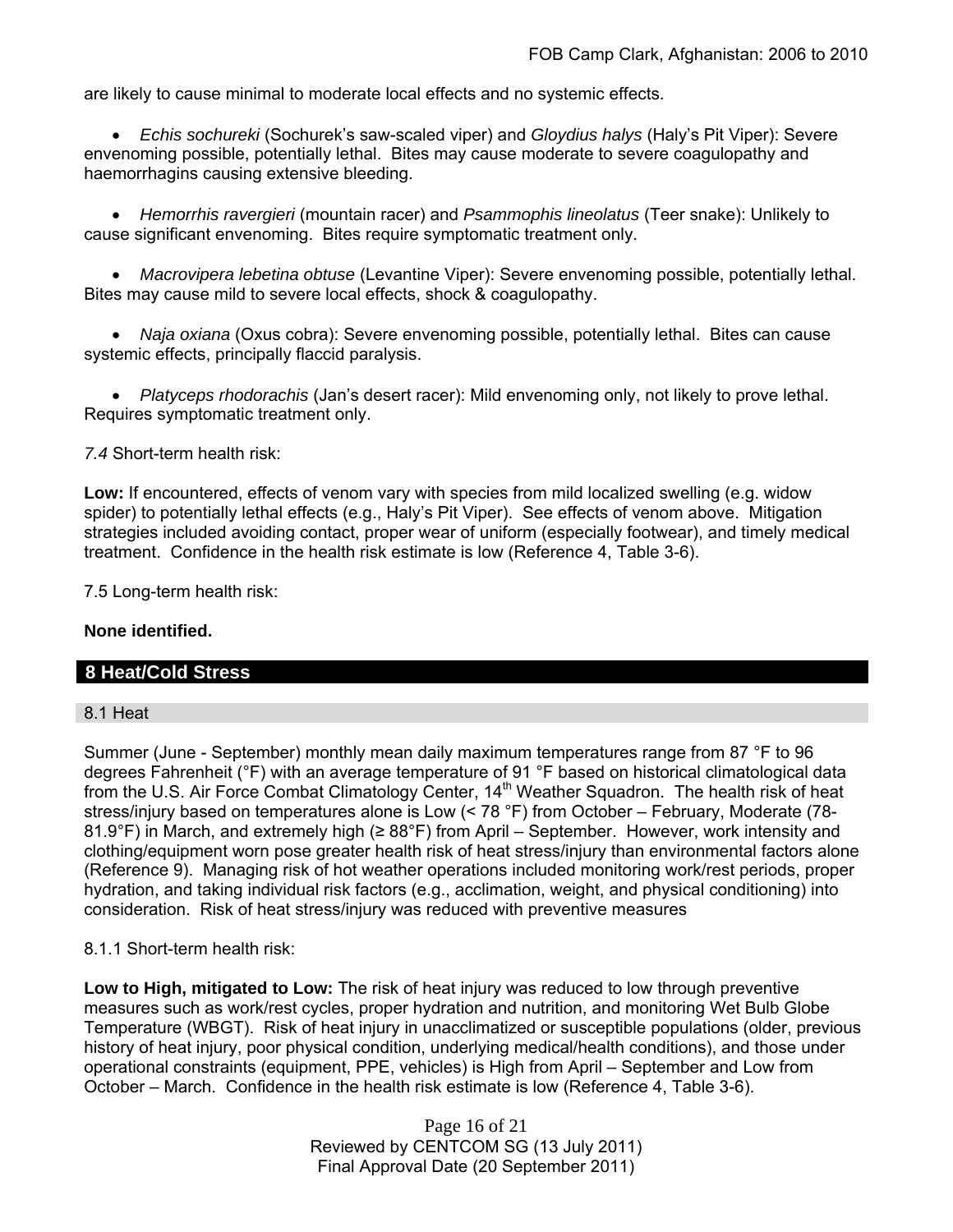## 8.1.2 Long-term health risk:

**Low:** The long-term risk is Low. However, the risk may be greater for certain susceptible persons– those older (i.e., greater than 45 years), in lesser physical shape, or with underlying medical/health conditions. Long-term health implications from heat injuries are rare but may occur, especially from more serious injuries such as heat stroke. It is possible that high heat in conjunction with various chemical exposures may increase long-term health risks, though specific scientific evidence is not conclusive. Confidence in these risk estimates is medium (Reference 4, Table 3-6).

### 8.2 Cold

8.2.1 Short-term health risks:

Winter (December - March) mean daily minimum temperatures range from 30 °F to 42 °F with an average temperature of 35 °F based on historical climatological data from the U.S. Air Force Combat Climatology Center, 14<sup>th</sup> Weather Squadron. Because even on warm days a significant drop in temperature after sunset by as much as 40 °F can occur, there is a risk of cold stress/injury from September – May. The risk assessment for Non-Freezing Cold Injuries (NFCI), such as chilblain, trench foot, and hypothermia, is Low based on historical temperature and precipitation data. Frostbite is unlikely to occur because temperatures rarely drop below freezing. However, personnel may encounter significantly lower temperatures during field operations at higher altitudes. As with heat stress/injuries, cold stress/injuries are largely dependent on operational and individual factors instead of environmental factors alone (Reference 9).

**Low:** The health risk of cold injury is Low. Confidence in the health risk estimate is medium.

8.1.2 Long-term health risk:

**Low:** The health risk of cold injury is Low. Confidence in the health risk estimate is high.

## **9 Noise**

#### 9.1 Continuous

No specific hazard sources were documented in the DOEHRS or MESL from 01 January 2006 through 1 March 2011.

#### 9.2 Impulse

No specific hazard sources were documented in the DOEHRS or MESL from 01 January 2006 through 1 March 2011.

## **10 Unique Incidents/Concerns**

#### 10.1 Potential environmental contamination sources

DoD personnel are exposed to various chemical, physical, ergonomic, and biological hazards in the course of performing their mission. These types of hazards depend on the mission of the unit and the operations and tasks which the personnel are required to perform to complete their mission. The health risk associated with these hazards depends on a number of elements including what materials are used, how long the exposure last, what is done to the material, the environment where the task or

> Page 17 of 21 Reviewed by CENTCOM SG (13 July 2011) Final Approval Date (20 September 2011)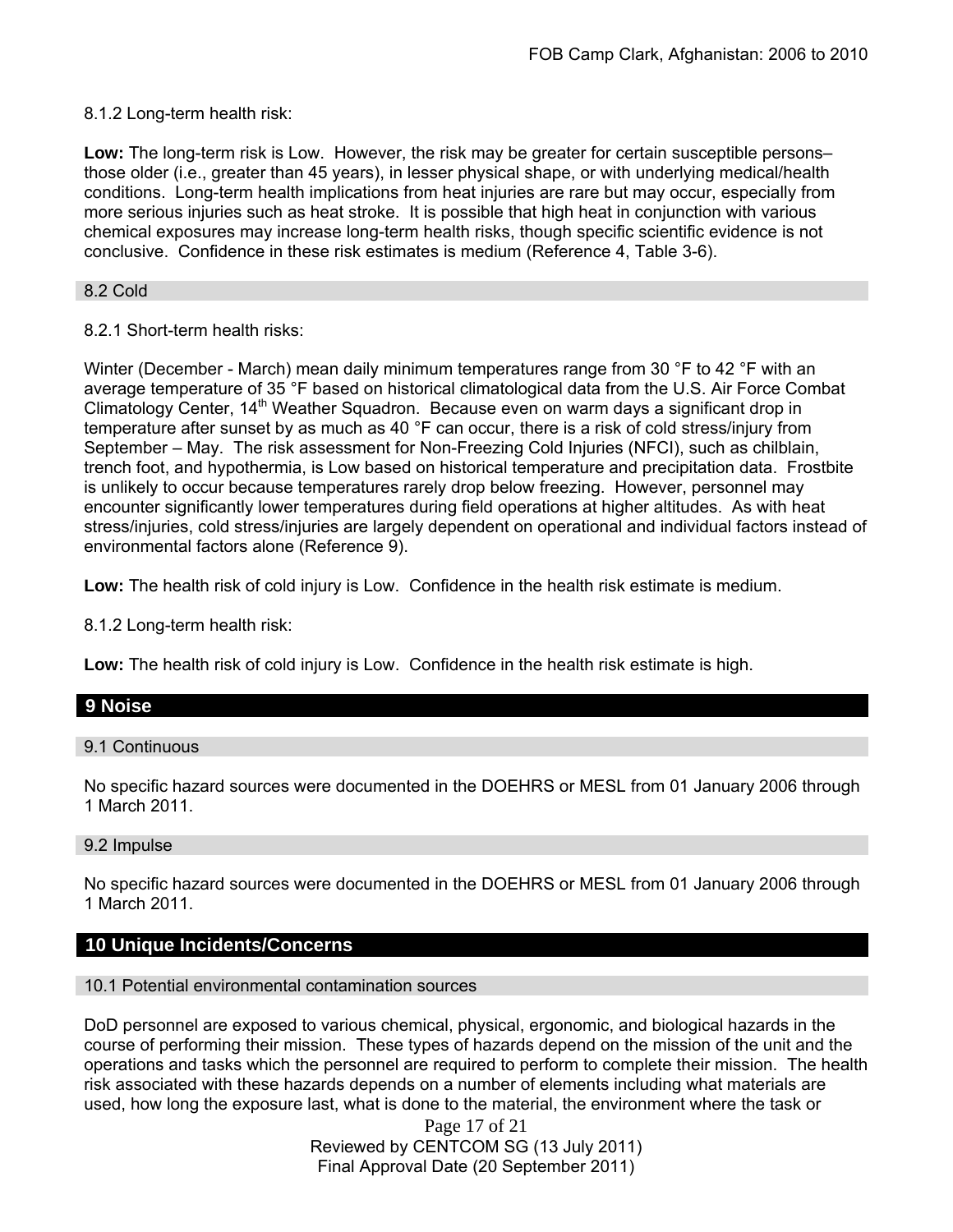operation is performed, and what controls are used. The hazards can include exposures to heavy metal particulates (e.g. lead, cadmium, manganese, chromium, and iron oxide), solvents, fuels, oils, and gases (e.g. carbon monoxide, carbon dioxide, oxides of nitrogen, and oxides of sulfur). Most of these exposures occur when performing maintenance task such as painting, grinding, welding, engine repair, or movement through contaminated areas. Exposures to these occupational hazards can occur through inhalation (air), skin contact, or ingestion; however exposures through air are generally associated with the highest health risk.

### 10.2 Waste Sites/Waste Disposal

No specific hazard sources were documented in the DOEHRS or MESL from 01 January 2006 through 1 March 2011.

## 10.3 Fuel/petroleum products/industrial chemical spills

No specific hazard sources were documented in the DOEHRS or MESL from 01 January 2006 through 1 March 2011.

## 10.4 Pesticides/Pest Control:

The health risk of exposure to pesticide residues is considered within the framework of typical residential exposure scenarios, based on the types of equipment, techniques, and pesticide products that have been employed, such as enclosed bait stations for rodenticides, various handheld equipment for spot treatments of insecticides and herbicides, and a number of ready-to-use (RTU) methods such as aerosol cans and baits. The control of rodents required the majority of pest management inputs, with the acutely toxic rodenticides staged as solid formulation lethal baits placed in tamper-resistant bait stations indoors and outdoors throughout cantonment areas. Nuisance insects, including biting and stinging insects such as bees, wasps, and ants, also required significant pest management inputs. Use of pesticides targeting against these pests generally involved selection of compounds with low mammalian toxicity and short-term residual using pinpoint rather than broadcast application techniques. No specific hazard sources were documented in DOEHRS or MESL data portal. No monthly pesticide application reports were available in the MESL data portal for FOB Camp Clark list the usage of pesticides on the site.

#### 10.5 Asbestos

No specific hazard sources were documented in the DOEHRS or MESL from 01 January 2006 through 1 March 2011.

#### 10.6 Lead Based Paint

No specific hazard sources were documented in the DOEHRS or MESL from 01 January 2006 through 1 March 2011.

#### 10.7 Burn Pit

There are no open burn pits at FOB Camp Clark. According to U.S. Army Central Command Engineers, open burning of solid waste occurs adjacent to FOB Camp Clark in the Afghanistan National Army's Camp. While not specific to FOB Camp Clark, the consolidated epidemiological and environmental sampling and studies on burn pits that have been conducted as of the date of this publication have been unable to determine whether an association does or does not exist between exposures to emissions from the burn pits and long-term health effects (Reference 10). The Institute of

> Page 18 of 21 Reviewed by CENTCOM SG (13 July 2011) Final Approval Date (20 September 2011)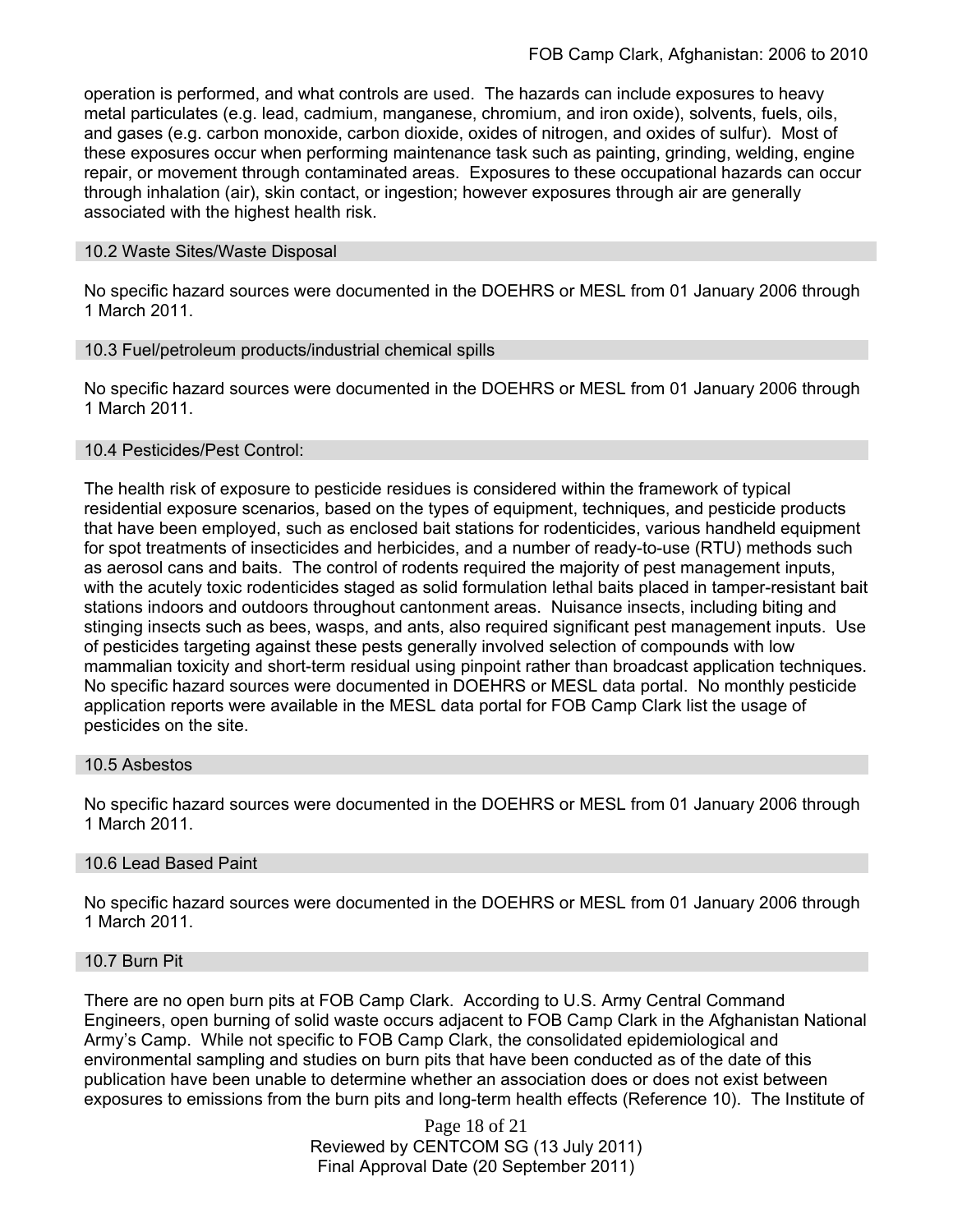Medicine committee's (Reference 10) review of the literature and the data suggests that service in Iraq or Afghanistan (i.e., a broader consideration of air pollution than exposure only to burn pit emissions) may be associated with long-term health effects, particularly in susceptible (e.g., those who have asthma) or highly exposed subpopulations, such as those who worked at the burn pit. Such health effects would be due mainly to high ambient concentrations of PM from both natural and anthropogenic sources, including military sources. If that broader exposure to air pollution turns out to be relevant, potentially related health effects of concern are respiratory and cardiovascular effects and cancer. Susceptibility to the PM health effects could be exacerbated by other exposures, such as stress, smoking, local climatic conditions, and co-exposures to other chemicals that affect the same biologic or chemical processes. Individually, the chemicals measured at burn pit sites in the study were generally below concentrations of health concern for general populations in the United States. However, the possibility of exposure to mixtures of the chemicals raises the potential for health outcomes associated with cumulative exposure to combinations of the constituents of burn pit emissions and emissions from other sources.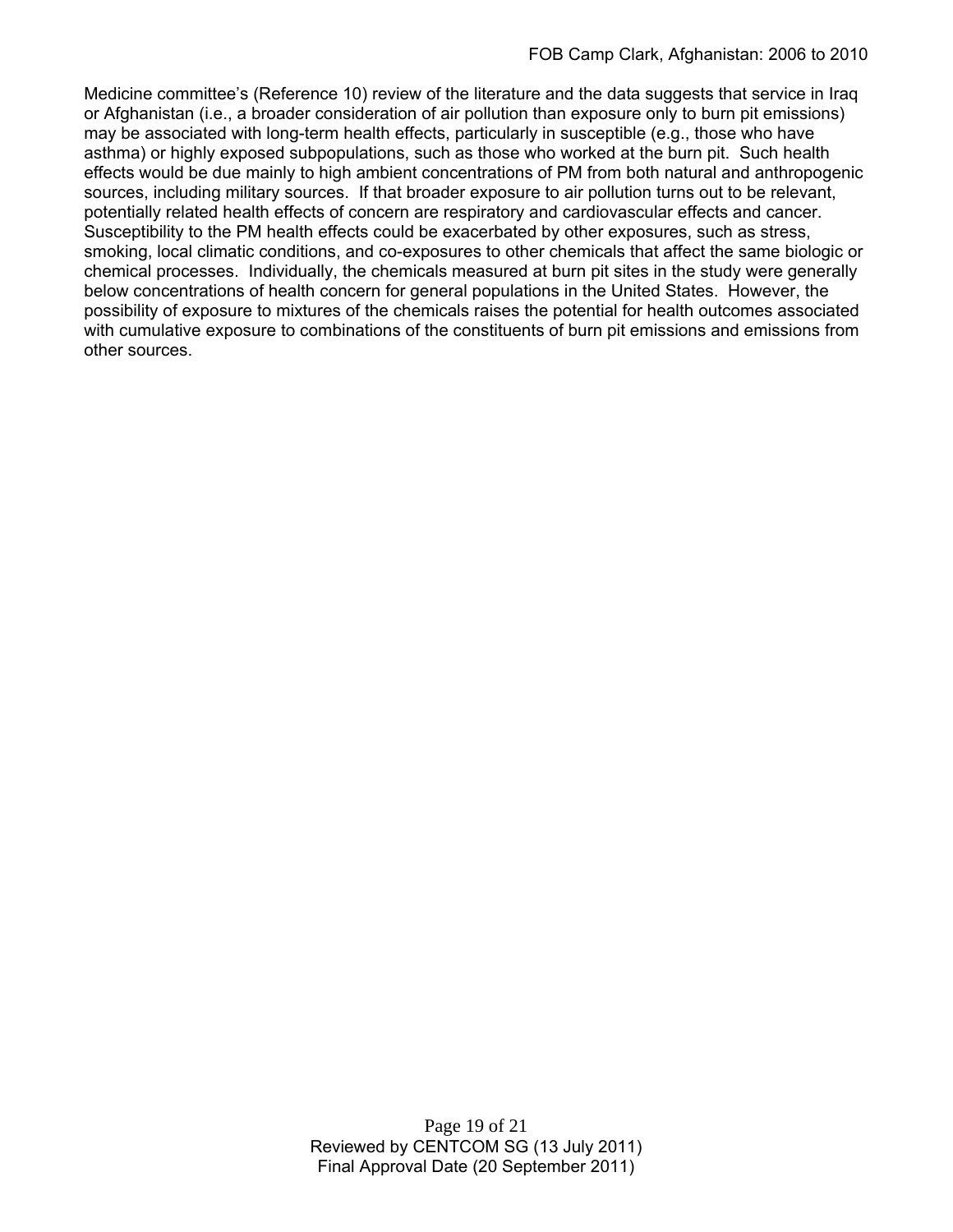## **11 References<sup>1</sup>**

 $\overline{a}$ 

- 1. Defense Occupational and Environmental Health Readiness System (referred to as the DOEHRS-EH database) at https://doehrs-ih.csd.disa.mil/Doehrs/. Department of Defense (DoD) Instruction 6490.03, *Deployment Health*, 2006.
- 2. DoDI 6055.05, Occupational and Environmental Health, 2008.
- 3. Joint Staff Memorandum (MCM) 0017-12, Procedures for Deployment Health Surveillance, 2012.
- 4. USA PHC TG230, June 2013 Revision.
- 5. DoD MESL Data Portal: https://mesl.apgea.army.mil/mesl/.Some of the data and reports used may be classified or otherwise have some restricted distribution.
- 6. Modification 11 to United States Central Command Individual Protection and Individual Unit Deployment Policy, 2 December 2011.
- 7. CDC. 2012. Morbidity and Mortality Weekly Report. Imported Human Rabies in a U.S. Army Soldier. May 4, 2012. 61(17); 302-305.
- 8. Clinical Toxinology Resources: http://www.toxinology.com/. University of Adelaide, Australia.
- 9. Goldman RF. 2001. Introduction to heat-related problems in military operations. *In*: Textbook of military medicine: medical aspects of harsh environments Vol. 1, Pandolf KB, and Burr RE (Eds.), Office of the Surgeon General, Department of the Army, Washington DC.
- 10. IOM (Institute of Medicine). 2011*.* Long-term health consequences of exposure to burn pits in Iraq and Afghanistan*.* Washington, DC: The National Academies Press.

Page 20 of 21 Reviewed by CENTCOM SG (13 July 2011) Final Approval Date (20 September 2011)

 $1$  NOTE. The data are currently assessed using the 2013 TG230. The general method involves an initial review of the data which eliminates all chemical substances not detected above 1-yr negligible MEGs. Those substances screened out are not considered acute or chronic health hazards so are not assessed further. For remaining substances, acute and chronic health effects are evaluated separately for air water (soil is only evaluated for long term risk). This is performed by deriving separate short-term and long term population exposure level and estimates (referred to as population exposure point concentrations (PEPC)) that are compared to MEGs derived for similar exposure durations. If less than or equal to negligible MEG the risk is Low. If levels are higher than negligible then there is a chemical-specific toxicity and exposure evaluation by appropriate SMEs, which includes comparison to any available marginal, critical or catastrophic MEGs. For drinking water 15 L/day MEGs are used for the screening while site specific 5-15 L/day are used for more detailed assessment. For nondrinking water (such as that used for personal hygiene or cooking) the 'consumption rate' is limited to 2 L/day (similar to the EPA) which is derived by multiplying the 5 L/day MEG by a factor of 2.5. This value is used to conservatively assess non drinking uses of water.